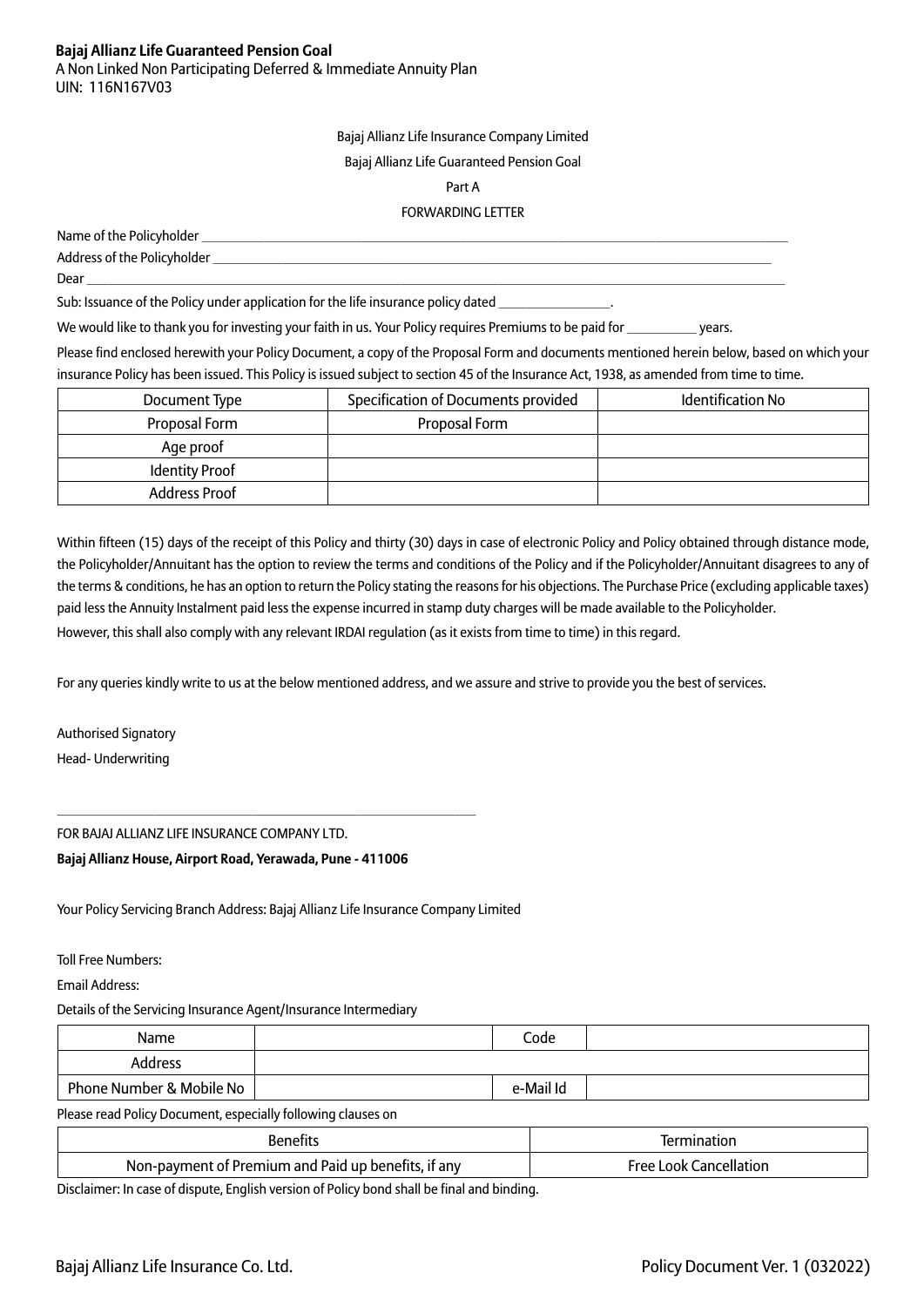A Non Linked Non Participating Deferred & Immediate Annuity Plan UIN: 116N167V03

#### PREAMBLE

The Company has received a Proposal Form, declaration and the Premium from the Policyholder, as named in this Schedule. The said Proposal Form and declaration along with any statement, report or other document leading to the issue of this Policy and referred to therein having been accepted and agreed to by the Company and the Policyholder as the basis of the contract of insurance, both parties to the assurance contract do hereby further accept and affirm that the Policy, shall be subject to the terms and conditions as contained in this Policy.

This Policy is issued on the basis of the information given and declaration made by the Policyholder/Annuitant in the Proposal Form, which is incorporated herein and forms the basis of this Policy.

**SCHEDULE** 

Name of the Policyholder

Address

Address

Pin code

Name of the Annuitant

Address

Address

Pin code

| Policy No.                                  |                                       | <b>Product Name</b>                     | Bajaj Allianz Life Guaranteed<br><b>Pension Goal</b> |
|---------------------------------------------|---------------------------------------|-----------------------------------------|------------------------------------------------------|
|                                             |                                       |                                         |                                                      |
| <b>Product Code</b>                         |                                       | Unique Identification No:               | 116N167V03                                           |
|                                             |                                       | <b>Policy Commencement Date</b>         |                                                      |
| Date of Birth                               |                                       | Date of Commencement of Annuity         |                                                      |
|                                             |                                       | Age                                     | Years                                                |
| Age                                         |                                       | Gender                                  |                                                      |
| Annuity Type                                |                                       | Deferment Period                        |                                                      |
| Annuity option                              |                                       | Premium Payment Term                    |                                                      |
| Premium $(\bar{x})$                         |                                       | <b>Premium Payment Frequency</b>        |                                                      |
|                                             | Due Dates of Regular Premium Payment  |                                         |                                                      |
| <b>Annuity Frequency</b>                    |                                       | Annuity Installment (Rs.)               |                                                      |
| Certain Period <sup>1</sup>                 | <5/10/15/20>Years / Not<br>Applicable | Survival Benefit (SB) Type <sup>2</sup> |                                                      |
| Survival Benefit (SB) (₹)                   | $&\times$ xxxxx $&\times$             | Survival Benefit (SB) Frequency         |                                                      |
| Due Date of Last Premium                    |                                       |                                         |                                                      |
| Due Dates of Premium                        |                                       |                                         |                                                      |
| Due Dates of Annuity<br><b>Installments</b> |                                       |                                         |                                                      |

<sup>1</sup> Applicable for Annuity Option C only

2 Applicable under Annuity Options G, H

Details of the Spouse<sup>3</sup>

Name of the Spouse

| Gender                                 |       | Date of Birth |  |
|----------------------------------------|-------|---------------|--|
| l Age at Entry                         | Years | Age           |  |
| Annuity Installment to the Spouse+ (₹) |       |               |  |

3 Applicable for Annuity Option D, E & F only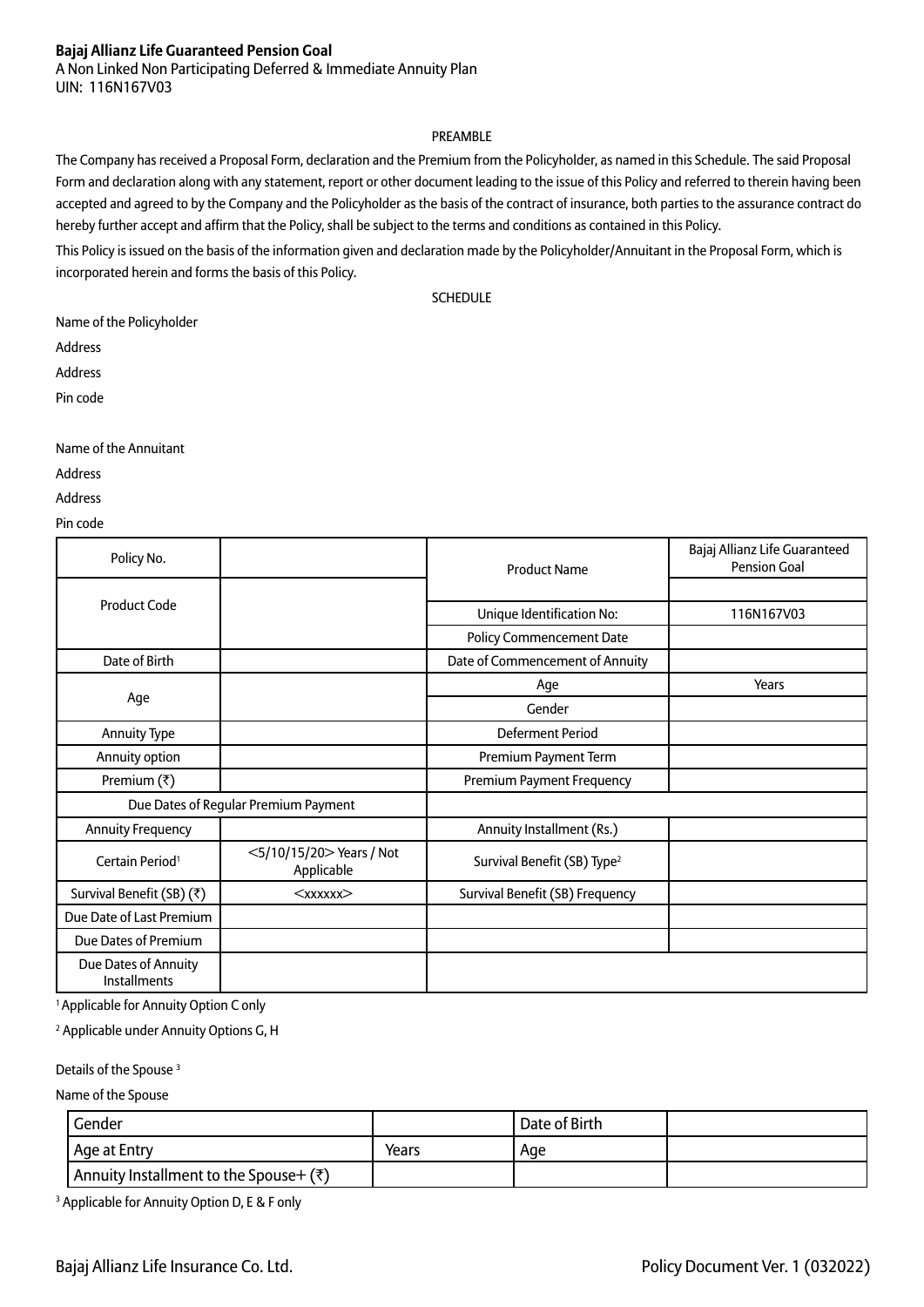#### **Bajaj Allianz Life Guaranteed Pension Goal** A Non Linked Non Participating Deferred & Immediate Annuity Plan UIN: 116N167V03

Details of the Nominee

| Nominee(s)<br>Name | Gender | Nominee(s)   Nominee(s)<br>Aqe | Percentage<br>Share | Relationship<br>to the<br>Annuitant | Appointee Name<br>[in case of minor<br>Nominee(s)] | Appointee(s)<br>Gender | Appointee(s)<br>Relationship to the<br>Annuitant |
|--------------------|--------|--------------------------------|---------------------|-------------------------------------|----------------------------------------------------|------------------------|--------------------------------------------------|
|                    |        |                                |                     |                                     |                                                    |                        |                                                  |
|                    |        |                                |                     |                                     |                                                    |                        |                                                  |
|                    |        |                                |                     |                                     |                                                    |                        |                                                  |
|                    |        |                                |                     |                                     |                                                    |                        |                                                  |

#### Details of the Servicing Insurance Agent/Insurance Intermediary:

| Name                        | Code      |  |
|-----------------------------|-----------|--|
| Address                     |           |  |
| Phone Number &<br>Mobile No | e-Mail Id |  |
| TOTAL PREMIUM PAID: ₹       |           |  |

In Words: Rupees ……………………………………………………………………………….Only

If any of the information given above or in the Proposal Form is incorrect, we request you to kindly send back the whole set-of documents to the Company citing the error/mistake.

To whom the Benefits are Payable: The Benefits are payable to the Claimant, limited at all times to the monies payable under this Policy. The Policy shall be subject to and governed by the terms of the Policy Document along with the Schedule contained herein and endorsements, if any, made from time to time and all these shall together form a single agreement

Tax laws are subject to change. All taxes, including applicable GST & cess, either existing or those that may apply in future (including enhancements of existing taxes) will be charged extra. Payment of such taxes shall be the responsibility of the Policyholder

The Company does not provide any warranty or assurance that the Policyholder will be, by virtue of purchasing this Policy, eligible for any income tax or other tax rebate or relief.

The annuity proceeds are taxable as per applicable tax laws as amended from time to time.

Signed on behalf of Bajaj Allianz Life Insurance Company Limited for Policy No.

Affix Stamp ₹

Issued on Authorised Signatory: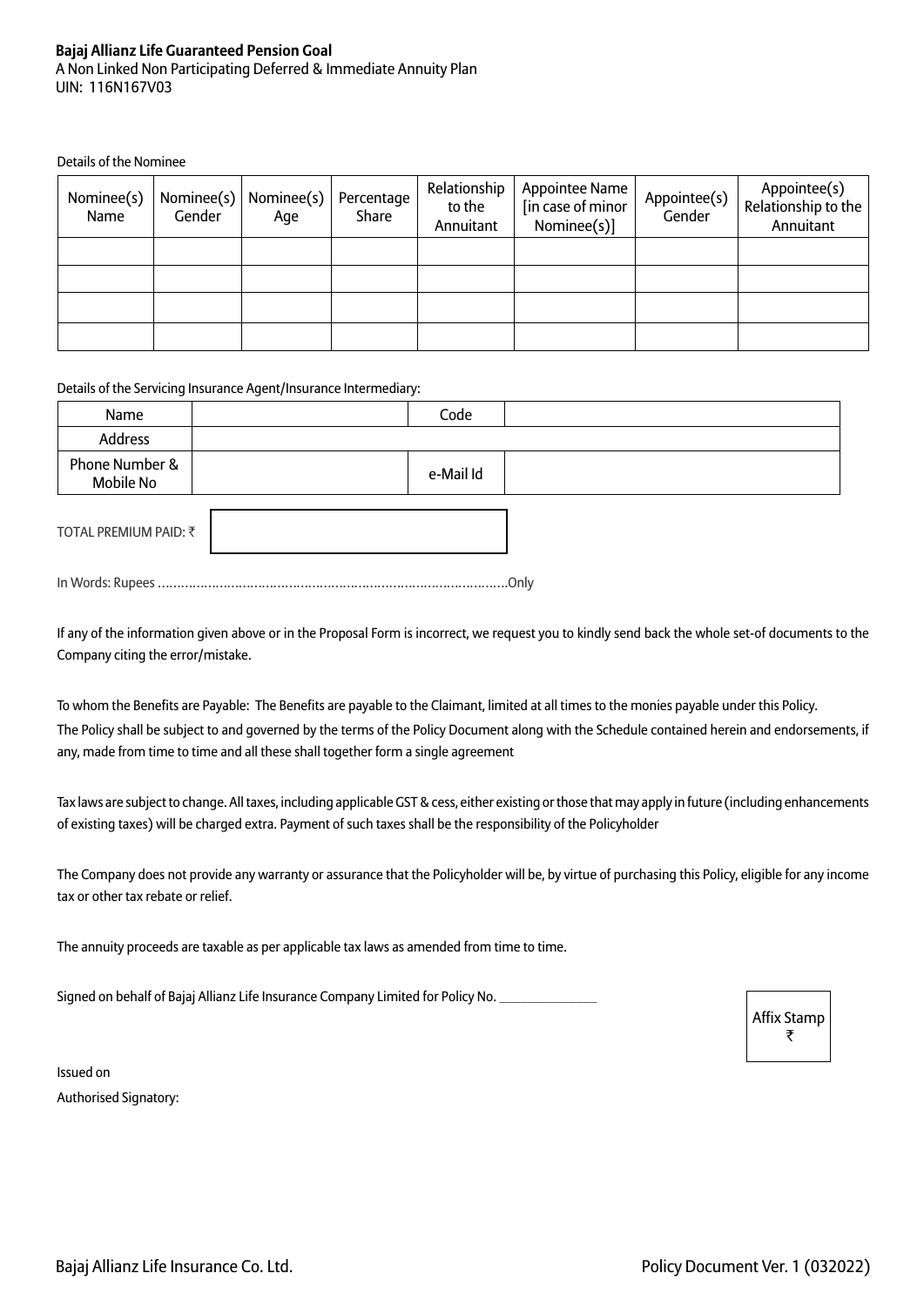A Non Linked Non Participating Deferred & Immediate Annuity Plan UIN: 116N167V03

## Part B

#### DEFINITIONS & ABBREVIATIONS

This Policy is issued on the basis of the information given and declaration made by the Policyholder/Annuitant in the Proposal Form, and any information/documentation accompanying the Proposal Form, which is incorporated herein and forms the basis of this Policy. The following terms shall have the meaning assigned to them below. The singular includes the plural and references to the male include the female where the context so permits.

- 1) Definitions & Abbreviations
- a) 'Age' means age as at last birthday.
- b) 'Annuitant' shall mean the person named in the Schedule on whose life the Annuity Instalment is payable and whose life is assured under this Policy, including the Spouse and other annuity recipients, to the extent applicable.
- c) 'Annuity Instalment' shall mean the amount payable to the Annuitant at each Annuity Frequency, as mentioned in the Schedule or any subsequent endorsement. The first Annuity Instalment is due one (1) month, one (1) quarter, one (1) half-year or one (1) year from the Date of Commencement of Annuity depending on the Annuity Frequency under the Policy. This shall include any Top-up Annuity Instalment, unless otherwise mentioned.
- d) 'Annuity Instalment to Spouse' shall mean the amount payable to the Spouse under Annuity Options D, E & F as specified in the Schedule.
- e) 'Annuity Frequency' means the frequency of Annuity Instalment payment of monthly, quarterly, half-yearly or yearly, as specified in the Schedule.
- f) 'Annuity Option' means one of the options chosen by the Policyholder/Annuitant at Policy Commencement Date, as specified in the Schedule and as detailed in Section 2) below.
- g) 'Annuity Payout Period' shall mean the period starting from the Date of Commencement of Annuity till:
- i) the date of death of the Annuitant or the date of second death (out of the Annuitant and Spouse) in the Policy under Annuity Options D, E & F, if Annuity Option other than Annuity Option C has been opted; or
- ii) the date of death of the Annuitant or till the end of Certain Period, whichever is later, if Annuity Option C has been opted.
- h) 'Business Day' is the common working day of the Corporate Office of the Company
- i) 'Certain Period' is a fixed period of 5 Policy Years, 10 Policy Years, 15 Policy Years or 20 Policy Years, as specified in the Schedule, during which the Annuity Instalment is payable by the Company, irrespective of whether the Annuitant is alive or not.
- j) 'Claimant' means the Policyholder/Annuitant or the Nominee or the legal heirs of Policyholder/ Annuitant/ Nominee, as applicable, to whom the Policy Benefit will be payable
- k) 'Company/We' shall mean and refer to the Bajaj Allianz Life Insurance Company Limited.
- I) 'Date of Commencement of Annuity' means the date specified in the Schedule, from which the Annuity Instalment commences under the Policy.
- m) 'Death Benefit' means the benefit payable on death of the Annuitant as per details in Section 4)a) below.
- n) 'Deferment Period' means the period specified in the Schedule commencing from the Policy Commencement Date.
- o) 'Goods and Service Tax (GST)' means applicable tax which is charged based on the type of policy/communication address of the Policyholder as stated in the Schedule. The rates charged may change subject to change in rate and/or the state mentioned in the communication address of the Policyholder as on date of adjustment.
- p) 'Grace Period' means a period of fifteen (15) days for a monthly Premium Payment Frequency and thirty (30) days for any Premium Payment Frequency other than monthly Premium Payment Frequency, from the due date of Regular Premium payment, without any late fee, during which time the Policy is considered to be in-force with the risk cover without any interruption as per the Policy terms and conditions.
- q) 'Guaranteed Additions' means periodical additions that will be attached to a Deferred Annuity Policy and which will be part of the Death Benefit, as per the details in Part C below.
- r) 'IRDAI' means the Insurance Regulatory and Development Authority of India.
- s) 'Last Survivor' means the Annuitant alive subsequent to the death of any one of the Annuitants under Annuity Options D, E, F and I.
- t) 'Paid-up Annuity Instalment' shall be t/n \* Annuity Instalment, where "t" is the number of Regular Premiums paid and "n" is the number of Regular Premiums payable under the Policy where Regular Premiums have been discontinued as per Section 6 b) below. This will exclude the Top up Annuity Instalment.
- u) 'Policy' shall mean the arrangements established by the Policy Document.
- v) 'Policy Anniversary' means the means the date corresponding numerically with the Policy Commencement Date in each subsequent year till the Annuitant survives.
- w) 'Policyholder' shall mean the person named in the Schedule who has concluded the Policy with the Company.
- x) 'Policy Commencement Date' shall mean the date as specified in the Schedule from which this Policy was effected.
- y) 'Policy Document' means this Policy wording, the Schedule (which is attached to and forms part of this Policy and includes any Annexure or endorsement to it and, if more than one, then, the latest in time) and the Proposal Form.
- z) 'Policy Term' means the period from the Policy Commencement Date to date of death of the Annuitant/Last Survivor or the end of the Certain Period (as applicable), whichever is later.
- aa) 'Premium' refers to the Single Premium or Regular Premium, as applicable under the Policy.
- bb) 'Premium Payment Frequency' is a regular time interval as specified in the Schedule, at which the Regular Premium is payable during the Premium Paying Term
- cc) 'Premium Paying Term (PPT)' means the period specified in the Schedule during which the Regular Premium is payable.
- dd) 'Proposal Form' means the Policyholder's statements in the proposal for this Individual Policy submitted by or on behalf of the Policyholder along with any other information or documentation provided to the Company prior to inception.
- ee) 'Purchase Price' shall mean (1) the Single Premium paid or (2) the sum of all Regular Premiums paid [including in a paid-up Policy as per Section 6b) below]; plus any Top-up Premiums paid.
- ff) 'Regular Premium' means the Premium payable as per the Premium Payment Frequency under the Policy during the PPT of the Policy and is equal to that specified in the Schedule.

Bajaj Allianz Life Insurance Co. Ltd. Policy Document Ver. 1 (032022)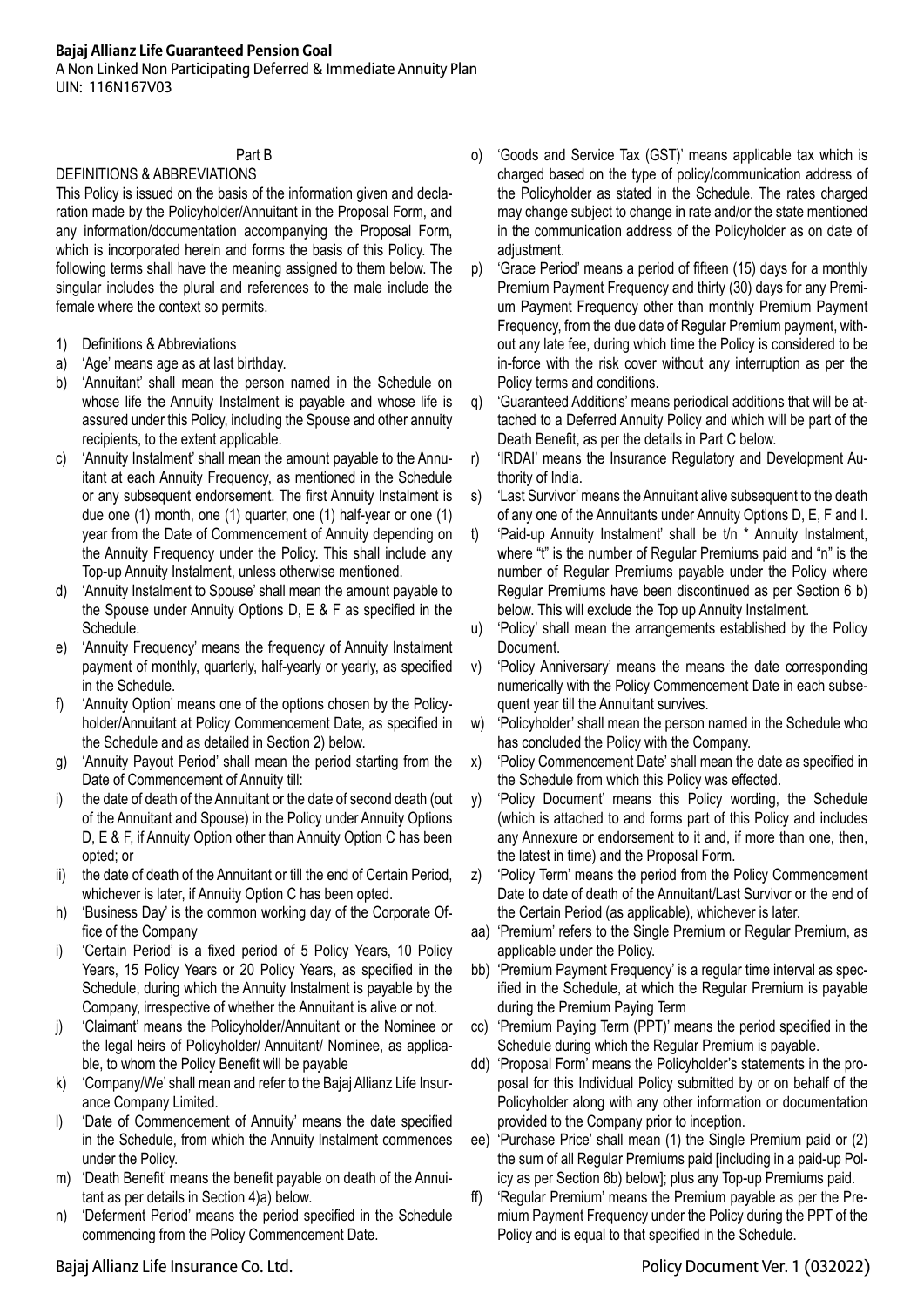A Non Linked Non Participating Deferred & Immediate Annuity Plan UIN: 116N167V03

- gg) 'Revival Period' means a period of five (5) years from the due date of the first unpaid Regular Premium.
- hh) 'ROP' means Return of Purchase Price
- ii) 'Single Premium' means the Premium payable at the Policy Commencement Date and is equal to that mentioned in the Schedule.
- jj) 'Spouse' shall mean the spouse of the Annuitant.
- kk) 'Surrender Value' means the benefit payable on surrender of the Policy, as applicable, per Section 8) below.
- ll) 'Survival Benefit(SB)' means the benefit payable on survival of the Annuitant to a particular date, as detailed in Section 4a) below.
- mm)'Top-up Premium' means any additional premium (other than Premium under the Policy) received under the Policy, in accordance with Section 10) below.
- nn) 'Top-up Annuity Instalment' means the Annuity Instalment w.r.t. any Top up Premium paid.
- oo) 'Total Premiums Paid' means total of all the Premiums received under the Policy, including any Top-up Premium paid.
- pp) 'w.r.t' stands for with respect to.

The terms 'Herein', 'Herein After', 'Hereafter', 'Hereof', 'Hereto' and 'Hereunder' used wherever in this Policy refer to the Policy in its entirety.

Part C

- 2) Policy Description
- a) The Policy is a non-linked, non-participating individual, savings/ pure-risk, general annuity plan.
- b) The Policy provides Annuity Benefit, Survival Benefit (SB) (if applicable) and Death Benefit (if applicable), as per Section 4) below respectively.
- c) The Policy provides Surrender Value as per Section 8) below
- d) The Annuity Option available under the Policy and its features are as mentioned below and detailed in Section 4a) below. The Annuity Option has to be opted at the Policy Commencement Date and cannot be changed later during the Policy Term. The Annuity Option under the Policy is as specified in the Schedule.
- i) Annuity Option A: Life annuity The annuity is paid to the Annuitant as long as he is alive.
- ii) Annuity Option B: Life annuity with Return of Purchase Price The annuity is paid to the Annuitant as long as he is alive. On death of the Annuitant, the Purchase Price is returned to the Claimant.
- iii) Annuity Option C: Annuity for Certain Period and life thereafter Annuity Instalment is paid for the Certain Period to the Annuitant or Claimant, as applicable. On the expiry of the Certain Period, if the Annuitant is alive, the Annuity Instalment is paid to the Annuitant as long as he is alive. This Annuity Option is not available under Deferred Annuity.
- iv) Annuity Option D: Joint Life Last Survivor with 50% of annuity to Spouse – The Annuity Instalment is paid to the Annuitant as long as he is alive. On death of the Annuitant, 50% of the Annuity Instalment (i.e., Annuity Instalment to the Spouse) is payable to the Spouse, as long as the Spouse is alive. This Annuity Option is not available under Deferred Annuity.
- v) Annuity Option E: Joint Life Last Survivor with 100% of annuity to Spouse – The Annuity Instalment is paid to the Annuitant as long as he is alive. On death of the Annuitant, 100% of the Annuity Instalment (i.e., Annuity Instalment to the Spouse) is payable to the Spouse, as long as the Spouse is alive. This Annuity Option

is not available under Deferred Annuity.

vi) Annuity Option F: Joint Life Last Survivor with 100% of annuity to Spouse and Return of Purchase Price on death of Last Survivor – The Annuity Instalment is paid up to the death of the Last Survivor. Survivor out of the joint lives (the Annuitant and Spouse) covered under the Policy. On death of the Last Survivor, the Purchase Price is returned to the Claimant. Under Deferred Annuity, this Annuity Option is available only with Single Premium payment.

vii) Annuity Option G: Life annuity with Return of Purchase Price on death or survival – The Annuity Instalment will be paid throughout the life of the Annuitant. The Purchase Price is returned on survival of the Annuitant to the Policy Anniversary after attainment of Age 85 or the Policy Anniversary after the 25th Policy Year (whichever is later) or on earlier death of the Annuitant. If the ROP is paid on survival, then, the Annuity Instalment will be continued till the death of the Annuitant. Under Deferred Annuity, this Annuity Option is available only with Single Premium payment.

- viii) Annuity Option H: Life annuity with Return of Purchase Price on death or in instalments on survival – The Annuity Instalment will be paid through-out the life of the Annuitant. The ROP will be paid in instalments that will start on the survival of the Annuitant to the Policy Anniversary after attainment of Age 70 or the Policy Anniversary after the 15th Policy Year (whichever is later), or in lump sum on earlier death.
- (1) The frequency of this survival instalment [periodical Survival Benefit(SB)] will be the same as the Annuity Frequency in the Policy. The survival instalments will stop when the total of all these survival instalments equals 100% of the Purchase Price. In annual survival instalment, the ROP will be paid in equal annual survival instalments equivalent to 5% of the Purchase Price. Under a Policy with monthly, quarterly and half-yearly Annuity Frequency, each equal survival instalment, respectively, will be paid as (5%/12), (5%/4) and (5%/2) of the Purchase Price.
- (2) The Annuity Instalment will be continued till the death of the Annuitant. On death of the Annuitant, the Purchase Price less the sum of any survival instalments paid under this Option, will be paid to the Claimant.
- (3) Under Deferred Annuity, this Annuity Option is available only with Single Premium payment.
- ix) Annuity Option I: Family Pension (Only for NPS subscribers) –
- Life annuity shall be payable to the Annuitant and his Spouse as per the Annuity Option, Option F (Joint Life Last Survivor with 100% of Annuity Instalment to Spouse & with ROP).
- If the Annuitant does not have a Spouse or the Spouse is not alive on the Policy Commencement Date, the Annuity Instalment shall be paid to the Annuitant as per the Annuity Option, Option B (Life annuity with ROP).
- On death of the both the Annuitant and the Spouse (if there is a Spouse), if the product is available for sale then, the ROP shall be used to purchase an annuity under Annuity Option, Option B, on the dependent mother of the deceased Annuitant (if alive).
- On the death of the mother, if the product is available for sale then, the ROP shall be used to purchase an annuity under Annuity Option, Option B, on the dependent father of the deceased Annuitant (if alive).
- The Annuity Instalment, on each purchase (mentioned in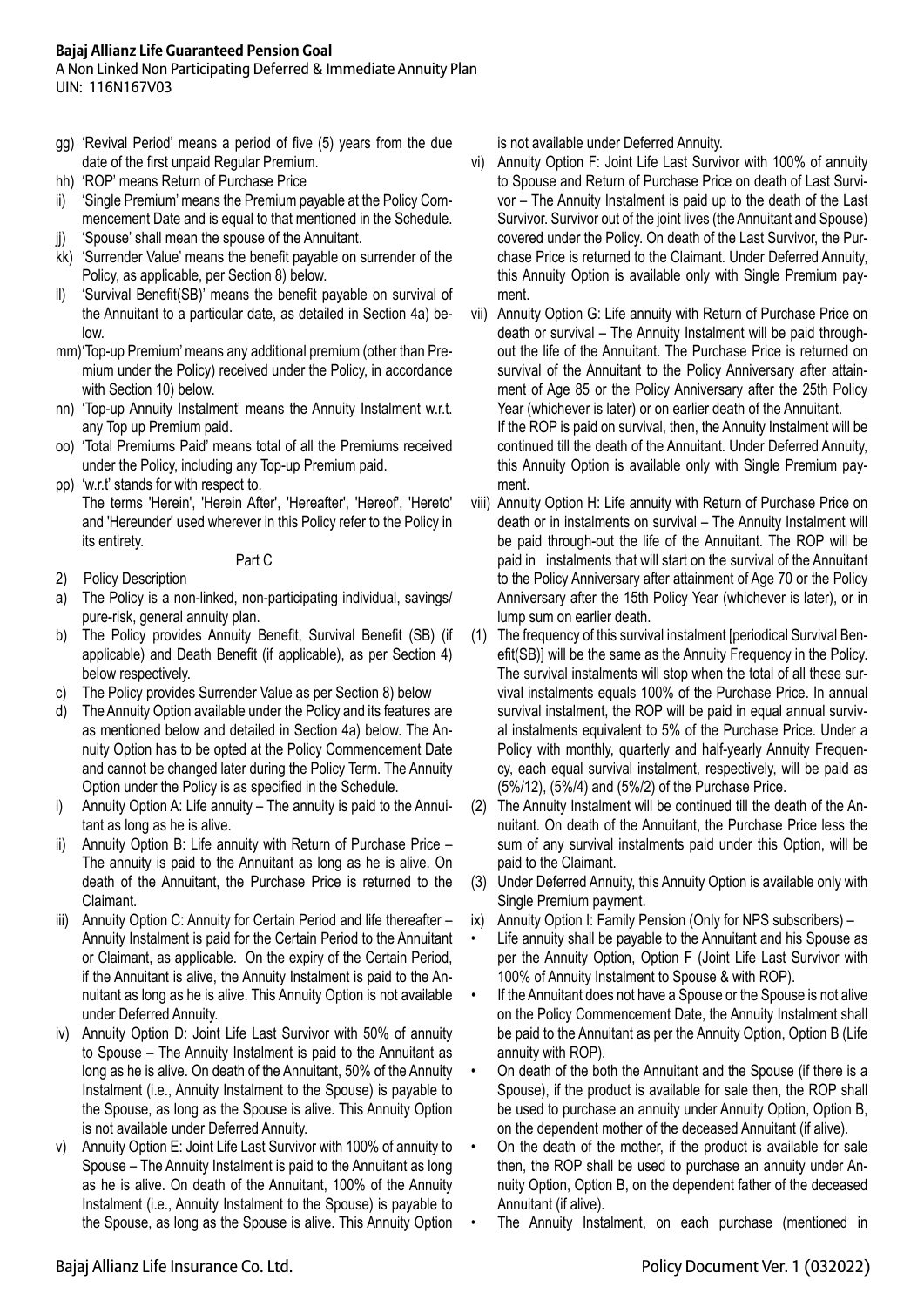A Non Linked Non Participating Deferred & Immediate Annuity Plan UIN: 116N167V03

Sub-Section (3) & Sub-Section (4) above), will be based on the prevailing annuity rate then under the mentioned Annuity Option i.e., Life Annuity to the annuitant with Return of Purchase Price on death based on the annuity rates under Option B. Provided the Annuity Option is available then with the Company, the ROP will be used to purchase annuity

- On the death of the last surviving annuitant (out of the Annuitant, the Spouse, the mother, the father) and provided the Policy has not been terminated prior, the ROP will be paid to the Claimant.
- This Annuity Option is not available under Deferred Annuity.
- 3) Premium
- a) Single Premium
- i) If the Policy is a Single Premium Policy, then, the Single Premium specified in the Schedule, along with applicable taxes, must be received in full at the Policy Commencement Date.
- 4) Benefits:
- a) Annuity Benefit, Death Benefit and Survival Benefits (SBs)
- ii) The Company will not accept any amount less than Single Premium due as the Single Premium.
- b) Regular Premium
- iii) Regular Premium, along with applicable taxes, is payable in full on the Due Dates of Premium specified in the Schedule or within the Grace Period allowed, during the Premium Paying Term.
- iv) The Company does not have any obligation to issue a notice that Regular Premium is due or for the amount that is due.
- v) The Company will not accept any amount less than Regular Premium due as the Regular Premium.
- vi) Where the Regular Premium along with applicable taxes, if any, in full, has not been paid even within the Grace Period, the Policy shall be subject to the "Non-payment of Premium, Paid up benefits" condition(s), as per Section 6 below.

| <b>Annuity Option</b>                                 | Benefit & Event                                            | Details of Benefit Payable                                                                                                                                                                                                                                                                            |                                                                                                                                                                                                                                                                                                                                                                                                                                                                                                                                                                                                  |  |
|-------------------------------------------------------|------------------------------------------------------------|-------------------------------------------------------------------------------------------------------------------------------------------------------------------------------------------------------------------------------------------------------------------------------------------------------|--------------------------------------------------------------------------------------------------------------------------------------------------------------------------------------------------------------------------------------------------------------------------------------------------------------------------------------------------------------------------------------------------------------------------------------------------------------------------------------------------------------------------------------------------------------------------------------------------|--|
| (1) Option A:<br>Life<br>an-<br>nuity                 | (i) Annuity Benefit:<br>On each annuity<br>instalment date | If the annuitant is alive on each annuity installment date and the policy has not been<br>terminated prior, the annuity amount shall be paid to the annuitant.                                                                                                                                        |                                                                                                                                                                                                                                                                                                                                                                                                                                                                                                                                                                                                  |  |
|                                                       | (ii) Survival Benefit<br>$(SB)$ :                          | Not available                                                                                                                                                                                                                                                                                         |                                                                                                                                                                                                                                                                                                                                                                                                                                                                                                                                                                                                  |  |
|                                                       | (iii) Death Benefit:                                       | Immediate Annuity                                                                                                                                                                                                                                                                                     | <b>Deferred Annuity</b>                                                                                                                                                                                                                                                                                                                                                                                                                                                                                                                                                                          |  |
|                                                       |                                                            | On the death of the<br>annuitant and if the<br>policy has not been<br>terminated prior, the<br>policy shall be termi-<br>nated, immediately &<br>automatically, and no<br>further benefits shall<br>be payable.                                                                                       | On the death of the annuitant and if the policy has not been<br>terminated prior,<br>During Deferment Period: The death benefit payable shall<br>(i)<br>be the Purchase Price plus attached Guaranteed Additions;<br>In the above calculations, the death benefit will be<br>subject to a minimum of 105% of Total Premiums paid.<br>The policy shall be terminated, immediately & automati-<br>cally, and no further benefits shall be payable.<br>After Deferment Period: The policy shall be terminated,<br>(ii)<br>immediately & automatically, and no further benefits shall be<br>payable. |  |
| (2) Option B:<br>Life annuity<br>with ROP<br>on death | (i) Annuity Benefit:<br>On each annuity<br>instalment date | If the Annuitant is alive on each Annuity Instalment date and provided the Policy is in force<br>then, the Annuity Instalment shall be paid to the Annuitant.                                                                                                                                         |                                                                                                                                                                                                                                                                                                                                                                                                                                                                                                                                                                                                  |  |
|                                                       | (i) Survival Benefit:                                      | Not available                                                                                                                                                                                                                                                                                         |                                                                                                                                                                                                                                                                                                                                                                                                                                                                                                                                                                                                  |  |
|                                                       | (iii) Death Benefit: On<br>the death of the<br>Annuitant   | <b>Immediate Annuity</b>                                                                                                                                                                                                                                                                              | <b>Deferred Annuity</b>                                                                                                                                                                                                                                                                                                                                                                                                                                                                                                                                                                          |  |
|                                                       |                                                            | On the death of the<br>Annuitant and provided<br>the Policy is in force<br>then, the Death Benefit<br>payable shall be the Pur-<br>chase Price. On payment<br>of this benefit, the Policy<br>shall be terminated,<br>immediately and auto-<br>matically, and no further<br>benefits shall be payable. | On the death of the Annuitant and provided the Policy is in force then,<br>During Deferment Period: The death benefit payable shall be<br>(i)<br>the Purchase Price plus attached Guaranteed Additions. The<br>death benefit payable during the Deferment Period is subject to a<br>minimum of 105% of Total Premiums Paid as on date of death of<br>the Annuitant.<br>(ii) After Deferment Period: The death benefit payable shall be the<br>Purchase Price plus attached Guaranteed Additions minus total of<br>Annuity Instalments already paid;                                              |  |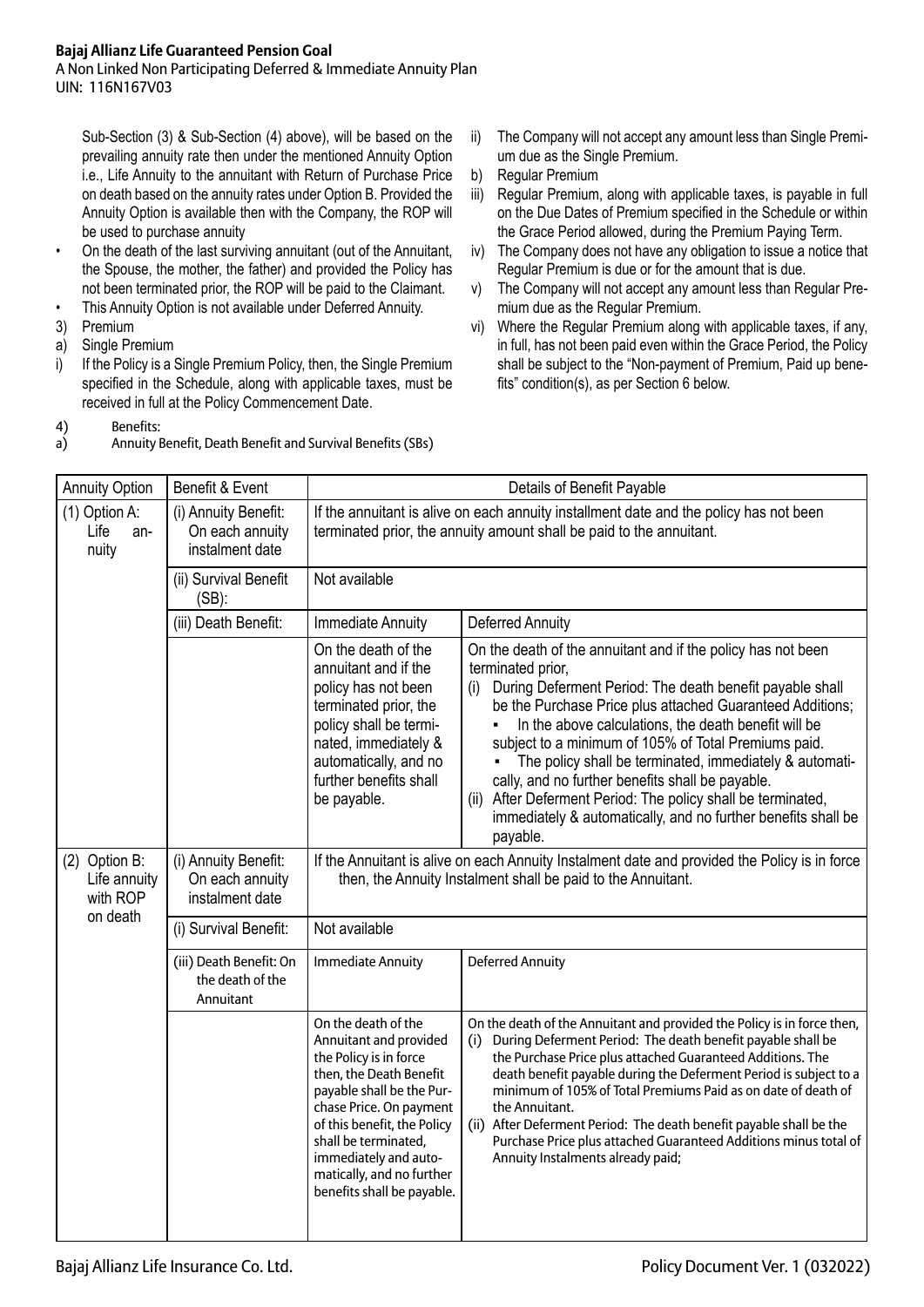A Non Linked Non Participating Deferred & Immediate Annuity Plan UIN: 116N167V03

| <b>Annuity Option</b>                                                                                         | Benefit & Event                                                       |                                                                                                              | Details of Benefit Payable                                                                                                                                                                                                                                                                                                                                                                                                                                                                                                |
|---------------------------------------------------------------------------------------------------------------|-----------------------------------------------------------------------|--------------------------------------------------------------------------------------------------------------|---------------------------------------------------------------------------------------------------------------------------------------------------------------------------------------------------------------------------------------------------------------------------------------------------------------------------------------------------------------------------------------------------------------------------------------------------------------------------------------------------------------------------|
|                                                                                                               |                                                                       |                                                                                                              | If the total of the Annuity Instalments paid is greater than the<br>attached GAs, then, the death benefit payable shall be the<br>Purchase Price.<br>(iii) On payment of this benefit, the Policy shall be terminated,<br>immediately and automatically, and no further benefits shall be<br>payable.                                                                                                                                                                                                                     |
| (3) Option C:<br>Annuity for Cer-<br>tain Period and<br>life thereafter<br>Only under<br>Immediate<br>Annuity | (i) Annuity Benefit:<br>On each Annuity<br>Instalment date            | shall be paid to the Annuitant.                                                                              | If the Annuitant is alive on each Annuity Instalment date or till the end of the Certain<br>Period (whichever is later), and provided the Policy is in force then, the Annuity Instalment                                                                                                                                                                                                                                                                                                                                 |
|                                                                                                               | (ii) Survival Benefit<br>$(SB)$ :                                     | Not available                                                                                                |                                                                                                                                                                                                                                                                                                                                                                                                                                                                                                                           |
|                                                                                                               | (iii) Death Benefit:<br>On the death of<br>the annuitant              | (i)<br>till the end of the Certain Period.<br>and no further benefits shall be payable.                      | On the death of the Annuitant and provided the Policy is in force then:<br>During the chosen Certain Period: The Annuity Instalments shall continue to be paid<br>At the end of the Certain Period, the Policy shall be terminated, immediately & automati-<br>cally, and no further benefits shall be payable.<br>(ii) After the Certain Period: The Policy shall be terminated, immediately & automatically,                                                                                                            |
| (4) Option D:<br>Joint Life Last<br>Survivor with<br>50% of annuity<br>to Spouse<br>Only under                | <b>Annuity Benefit:</b><br>(i)<br>On each Annuity<br>Instalment date  | Provided that the Policy is in force then, and:<br>(i)<br>(ii)                                               | If the Annuitant is alive on each Annuity Instalment date (irrespective of the Spouse<br>being alive or not), the Annuity Instalment shall be paid to the Annuitant.<br>If the Annuitant is not alive but the Spouse is alive on each Annuity Instalment<br>date, Annuity Instalment to Spouse (equivalent to 50% of the Annuity Instalment [in<br>sub-section (i) above]) shall be paid to the Spouse as long as the Spouse is alive.                                                                                    |
| Immediate                                                                                                     | (ii) Survival Benefit                                                 | Not available                                                                                                |                                                                                                                                                                                                                                                                                                                                                                                                                                                                                                                           |
| Annuity                                                                                                       | (iii) Death Benefit:<br>On the death of<br>the Annuitant or<br>Spouse | Provided that the Policy is in force, then:<br>(i)<br>as long as the Spouse is alive.<br>Annuitant is alive. | On the death of the Annuitant where the Spouse is still alive, then, Annuity Instalment<br>to Spouse (equivalent to 50% of the Annuity Instalment) shall be paid to the Spouse<br>(ii) On the death of the Last Survivor, the Policy shall be terminated, immediately & auto-<br>matically, and no further benefits shall be payable.<br>(iii) On the death of the Spouse before the Annuitant, no additional benefit is payable.<br>The Annuity Instalment shall be continued to be paid to the Annuitant as long as the |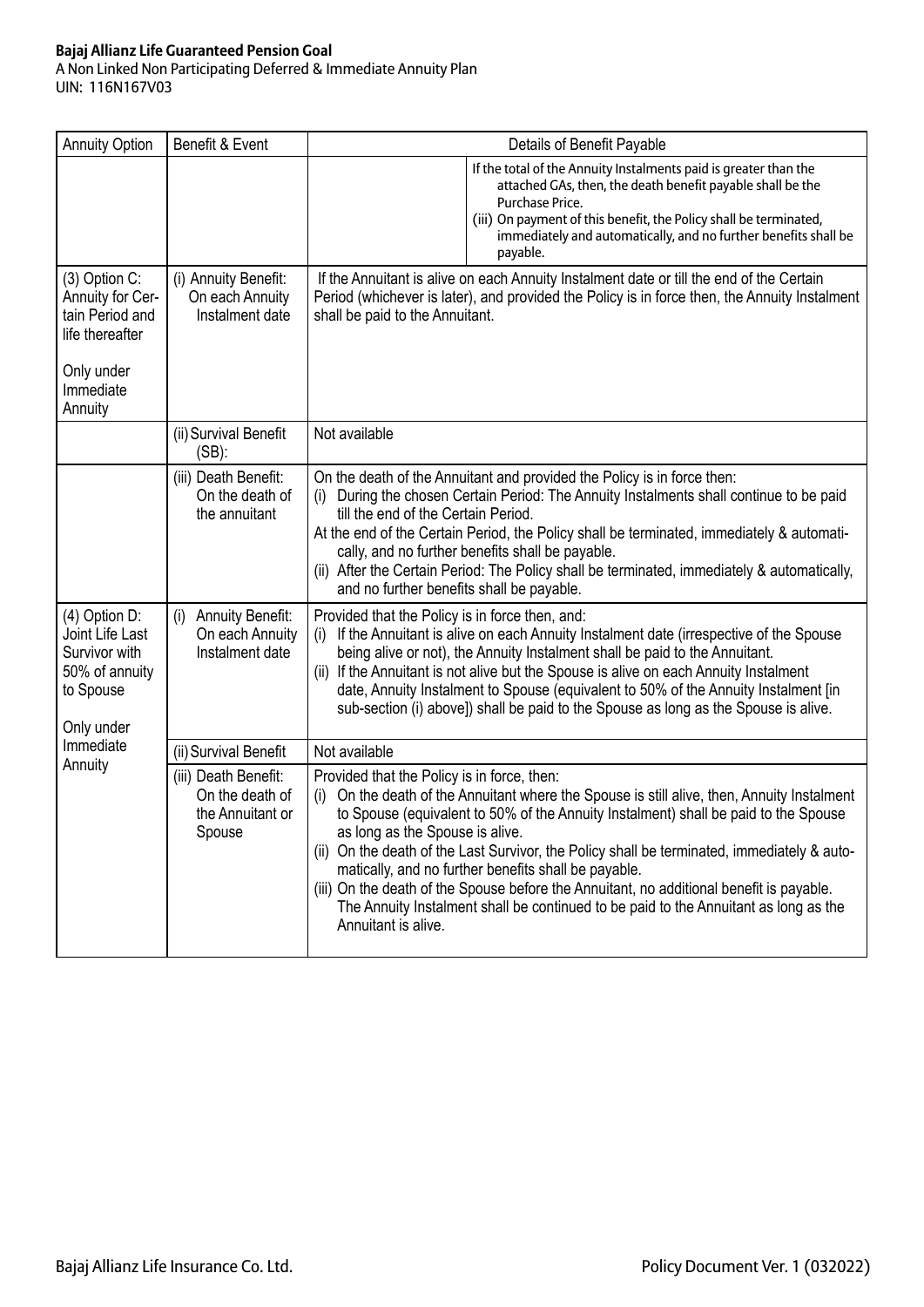A Non Linked Non Participating Deferred & Immediate Annuity Plan UIN: 116N167V03

| (5) Option E:<br>Joint Life Last<br>Survivor with<br>100% of annui-<br>ty to Spouse                         | <b>Annuity Benefit:</b><br>(i)<br>On each annuity<br>instalment date<br>(ii) Survival Benefit | annuitant/spouse.<br>Not available                                                                                                                                                                                                                                                                                                                                                                                                                                                                                                                                                                                                                                                                        | If the policy has not been terminated prior and if either the annuitant or the spouse is<br>alive on each annuity installment date, 100% of the annuity amount shall be paid to the                                                                                                                                                                                                                                                                                                                                                                                                                                                                                                                                                                                                                                                                                                                                                                                                                                                                                           |  |
|-------------------------------------------------------------------------------------------------------------|-----------------------------------------------------------------------------------------------|-----------------------------------------------------------------------------------------------------------------------------------------------------------------------------------------------------------------------------------------------------------------------------------------------------------------------------------------------------------------------------------------------------------------------------------------------------------------------------------------------------------------------------------------------------------------------------------------------------------------------------------------------------------------------------------------------------------|-------------------------------------------------------------------------------------------------------------------------------------------------------------------------------------------------------------------------------------------------------------------------------------------------------------------------------------------------------------------------------------------------------------------------------------------------------------------------------------------------------------------------------------------------------------------------------------------------------------------------------------------------------------------------------------------------------------------------------------------------------------------------------------------------------------------------------------------------------------------------------------------------------------------------------------------------------------------------------------------------------------------------------------------------------------------------------|--|
| Only under<br>Immediate<br>Annuity                                                                          | $(SB)$ :<br>(v)Death Benefit:<br>On the death of<br>the annuitant or<br>spouse                | rovided that the Policy is in force, then:<br>On the death of the Annuitant or the Spouse, then, Annuity Instalment shall continue<br>(i)<br>to be paid to the Last Survivor as long as the Last Survivor is alive.<br>On the death of the Last Survivor, the Policy shall be terminated, immediately & auto-<br>(ii)<br>matically, and no further benefits shall be payable.                                                                                                                                                                                                                                                                                                                             |                                                                                                                                                                                                                                                                                                                                                                                                                                                                                                                                                                                                                                                                                                                                                                                                                                                                                                                                                                                                                                                                               |  |
| <b>Annuity Option</b>                                                                                       | Benefit & Event                                                                               |                                                                                                                                                                                                                                                                                                                                                                                                                                                                                                                                                                                                                                                                                                           | Details of Benefit Payable                                                                                                                                                                                                                                                                                                                                                                                                                                                                                                                                                                                                                                                                                                                                                                                                                                                                                                                                                                                                                                                    |  |
| (6) Option F:<br>Joint Life Last<br>Survivor with<br>100% of annu-<br>ity to spouse<br>with ROP on<br>death | <b>Annuity Benefit:</b><br>(i)<br>On each annuity<br>instalment date                          | (i) Immediate Annuity<br>If the Annuitant or the Spouse is alive on each Annuity Instalment date specified in the<br>Schedule and provided the Policy is in force then, the Annuity Instalment shall be paid to<br>the Annuitant /Spouse.<br>(ii) Deferred Annuity:<br>. If both the Annuitant and the Spouse are alive at the end of the Deferment Period and if<br>the either the Annuitant or the Spouse is alive on each annuity installment date, 100% of<br>the Annuity Instalment shall be paid to the Annuitant/Spouse.<br>. If only one out of the Annuitant or the Spouse is alive at the end of the Deferment Peri-<br>od, 100% of the Annuity Instalment shall be paid to the surviving life. |                                                                                                                                                                                                                                                                                                                                                                                                                                                                                                                                                                                                                                                                                                                                                                                                                                                                                                                                                                                                                                                                               |  |
|                                                                                                             | (ii) Survival Benefit<br>$(SB)$ :                                                             | Not available                                                                                                                                                                                                                                                                                                                                                                                                                                                                                                                                                                                                                                                                                             |                                                                                                                                                                                                                                                                                                                                                                                                                                                                                                                                                                                                                                                                                                                                                                                                                                                                                                                                                                                                                                                                               |  |
|                                                                                                             | (iii) Death Benefit:                                                                          | Immediate Annuity                                                                                                                                                                                                                                                                                                                                                                                                                                                                                                                                                                                                                                                                                         | Deferred Annuity                                                                                                                                                                                                                                                                                                                                                                                                                                                                                                                                                                                                                                                                                                                                                                                                                                                                                                                                                                                                                                                              |  |
|                                                                                                             | On the death of<br>the annuitant or<br>spouse                                                 | Provided that the Poli-<br>cy is in force, then:<br>(i)<br>On the first<br>death out of the An-<br>nuitant or the Spouse,<br>no death benefit is<br>payable and the An-<br>nuity Instalment shall<br>continue to be paid<br>to the Last Survivor<br>as long as the Last<br>Survivor is alive.<br>(ii)<br>On the death<br>of the Last Survivor,<br>the Death Benefit will<br>be the Purchase Price.                                                                                                                                                                                                                                                                                                        | Provided that the Policy is in force, then:<br>(i) On the first death out of the Annuitant or the Spouse,<br>during or after the Deferment Period, no death benefit is<br>payable, and the Policy shall continue on the life of the<br>Last Survivor with all the benefits in the Policy.<br>(ii) On the death of the Last Survivor:<br>a. During Deferment Period: The death benefit payable shall<br>be the Purchase Price plus attached Guaranteed Addi-<br>tions; subject to a minimum of 105% of Total Premiums<br>Paid as on date of death of the Annuitant.<br>b. After Deferment Period: The Death Benefit payable<br>shall be the Purchase Price plus attached Guaranteed<br>Additions minus total of Annuity Instalments already paid;<br>If the total of Annuity Instalments paid is greater than or<br>equal to the attached Guaranteed Additions, then, the<br>death benefit payable shall be Purchase Price.<br>c. On payment of this benefit, the Policy shall be terminat-<br>ed, immediately and automatically, and no further benefits<br>shall be payable. |  |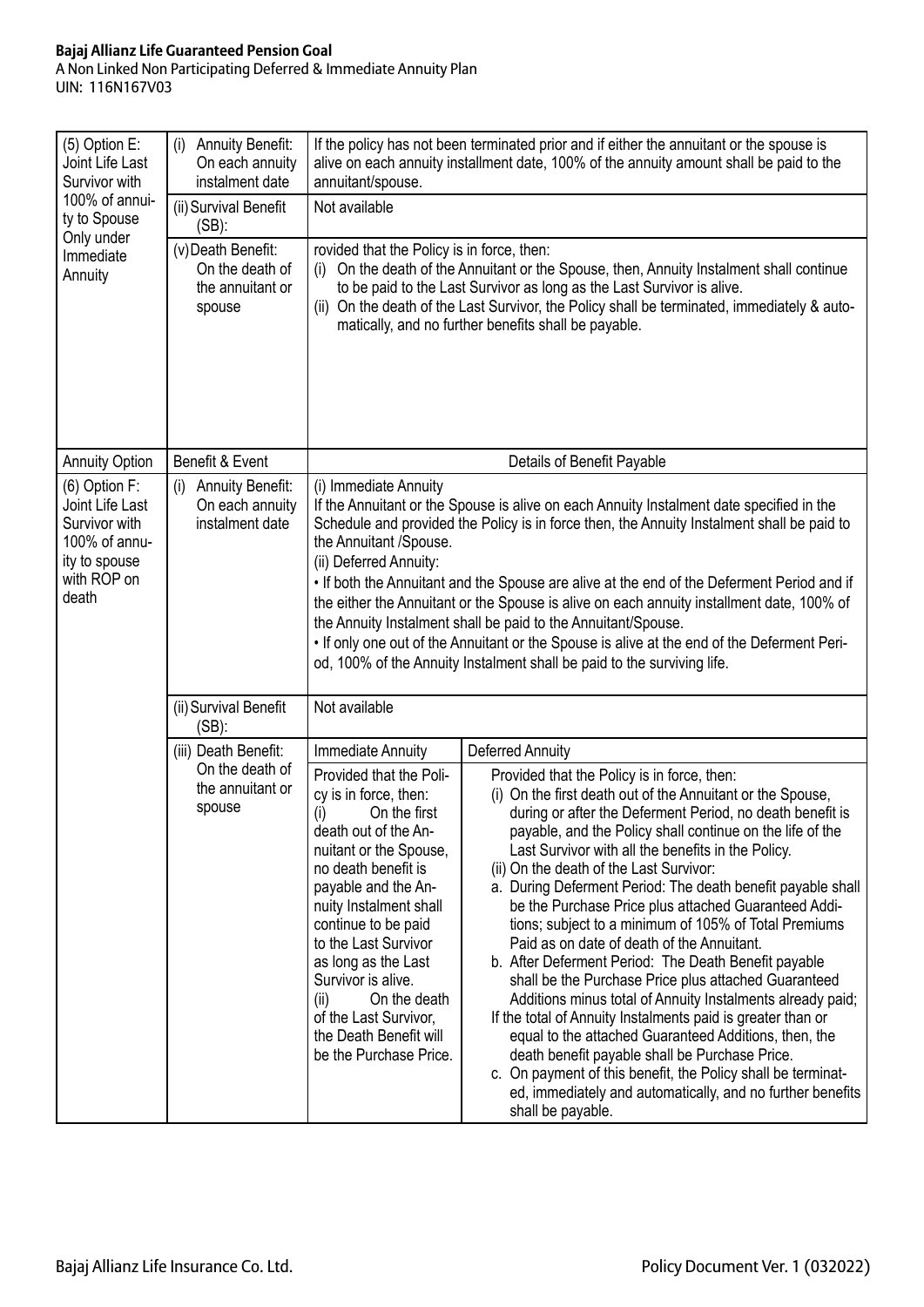## **Bajaj Allianz Life Guaranteed Pension Goal** A Non Linked Non Participating Deferred & Immediate Annuity Plan UIN: 116N167V03

| (7) Option G:<br>Life annuity with<br>ROP on death                                          | <b>Annuity Benefit:</b><br>(i)<br>On each annuity<br>instalment date |                                                                                                                                                                                                                                                                                                                                                                                                                                                                                        | If the Annuitant is alive on each Annuity Instalment date and provided the Policy is in force<br>then, the Annuity Instalment shall be paid to the Annuitant.                                                                                                                                                                                                                                                                                                                                                                                                                                                                                                                                                                                                                                                                                                                                                                                                                                                              |
|---------------------------------------------------------------------------------------------|----------------------------------------------------------------------|----------------------------------------------------------------------------------------------------------------------------------------------------------------------------------------------------------------------------------------------------------------------------------------------------------------------------------------------------------------------------------------------------------------------------------------------------------------------------------------|----------------------------------------------------------------------------------------------------------------------------------------------------------------------------------------------------------------------------------------------------------------------------------------------------------------------------------------------------------------------------------------------------------------------------------------------------------------------------------------------------------------------------------------------------------------------------------------------------------------------------------------------------------------------------------------------------------------------------------------------------------------------------------------------------------------------------------------------------------------------------------------------------------------------------------------------------------------------------------------------------------------------------|
| or survival                                                                                 | (ii) Survival Benefit<br>(SB): On survival<br>to the SB due<br>date  | Policy is in force then,<br>(i)<br>is alive.<br>(ii)<br>as long the Annuitant is alive.                                                                                                                                                                                                                                                                                                                                                                                                | If the Annuitant is alive on the Policy Anniversary after the 25th Policy Year or on the<br>Policy Anniversary after attaining the Age 85 (whichever is later) and provided the<br>The SB of Purchase Price (excluding Top-up Premiums, if any) shall be paid to the<br>Annuitant. The Annuity Instalment shall continue to be paid, for as long the Annuitant<br>If Top-up Premiums have been paid under the Policy, the SB w.r.t. each Top-up<br>Premium (equivalent to 100% of each Top-up Premium) shall be payable provided<br>that the Annuitant is alive on the Policy Anniversary after the 25th year from the date<br>of each Top-up Premium or the Policy Anniversary after attaining Age 85 of the An-<br>nuitant (whichever is later). The Top-up Annuity Instalment shall continue to be paid,                                                                                                                                                                                                                |
|                                                                                             | (iii) Death Benefit:<br>On the death of<br>the annuitant             | Immediate Annuity                                                                                                                                                                                                                                                                                                                                                                                                                                                                      | Deferred Annuity                                                                                                                                                                                                                                                                                                                                                                                                                                                                                                                                                                                                                                                                                                                                                                                                                                                                                                                                                                                                           |
|                                                                                             |                                                                      | On the death of the<br>Annuitant and provided<br>the Policy is in force<br>then and<br>$(i)$ If the SB in<br>Sub-Section (7)<br>(ii) above has NOT<br>been paid, the<br>Death Benefit will<br>be the Purchase<br>Price, or<br>(ii) If the SB in<br>Sub-Section (7)(ii)<br>above has com-<br>menced, then no<br>Death Benefit shall<br>be payable, and<br>(iii) The Policy shall<br>be terminated,<br>immediately and<br>automatically, and<br>no further benefits<br>shall be payable. | On the death of the Annuitant and provided the Policy is in force<br>then,<br>During Deferment Period: The death benefit payable shall<br>(i)<br>be the Purchase Price plus attached Guaranteed Additions;<br>subject to a minimum of 105% of Total Premiums Paid as<br>on date of death of the Annuitant.<br>(ii) After Deferment Period:<br>a. If the SB in Sub-Section (7)(ii) above has NOT been<br>paid, the Death Benefit payable shall be the Purchase<br>Price plus attached Guaranteed Additions minus total of<br>Annuity Instalments already paid, subject to a minimum<br>of the Purchase Price;<br>b. If the total of Annuity Instalments paid is greater than or<br>equal to the attached Guaranteed Additions, then, the<br>death benefit payable shall be Purchase Price;<br>c. If the SB in Sub-Section (7)(ii) above has commenced, no<br>Death Benefit payable shall be payable;<br>(iii) The Policy shall be terminated, immediately and automati-<br>cally, and no further benefits shall be payable. |
| (8) Option H:<br>Life annuity<br>with ROP on<br>death or, in<br>instalments, on<br>survival | <b>Annuity Benefit:</b><br>(i)<br>On each annuity<br>instalment date |                                                                                                                                                                                                                                                                                                                                                                                                                                                                                        | If the Annuitant is alive on each Annuity Instalment date and provided the Policy is in<br>force then, the Annuity Instalment shall be paid to the Annuitant                                                                                                                                                                                                                                                                                                                                                                                                                                                                                                                                                                                                                                                                                                                                                                                                                                                               |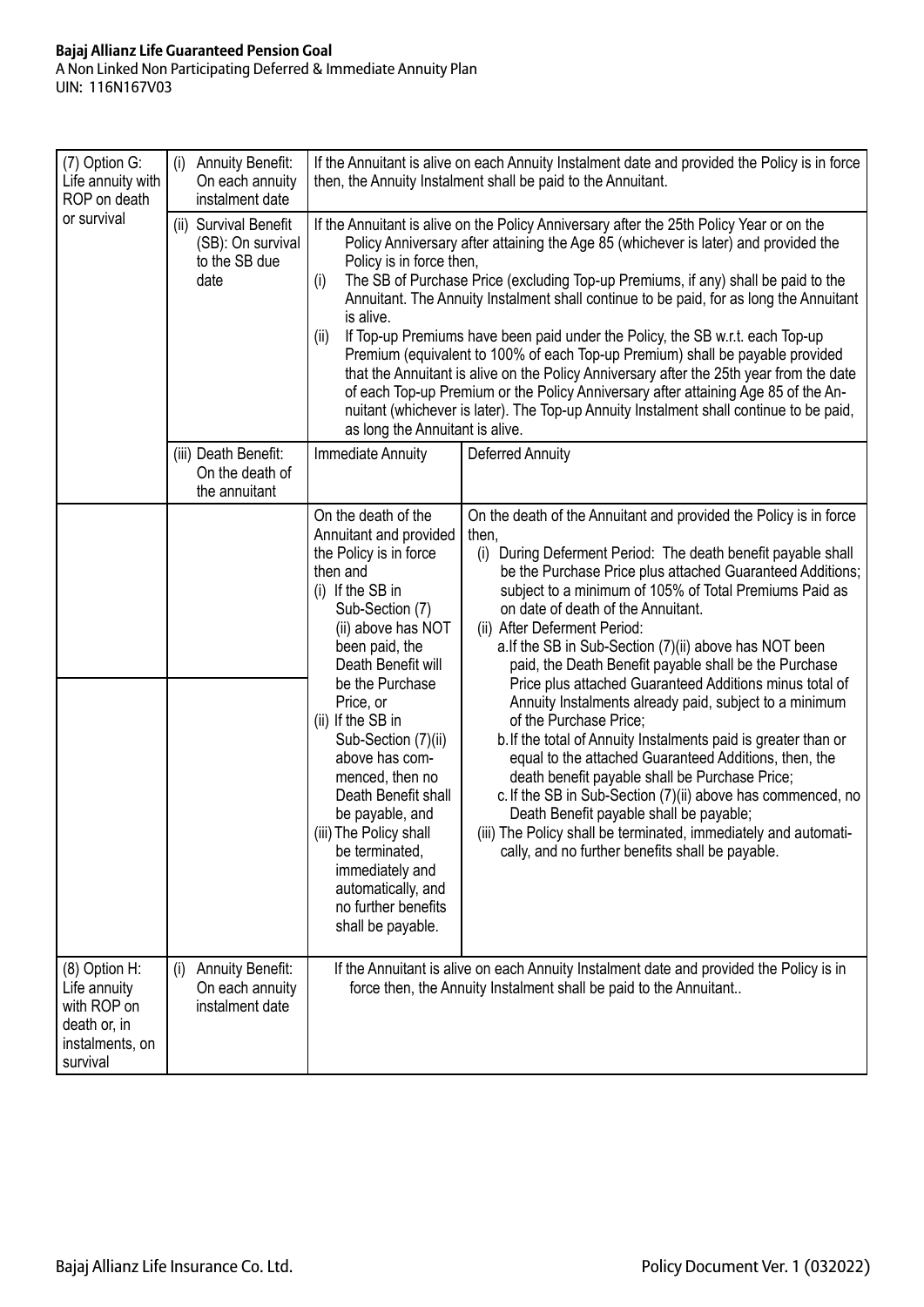## **Bajaj Allianz Life Guaranteed Pension Goal** A Non Linked Non Participating Deferred & Immediate Annuity Plan UIN: 116N167V03

| (ii) Survival Benefit<br>(i)<br>(SB): On survival<br>to each instal-<br>ment due date                                                                                                                                                                                                                                                                                                               |                                                                                                                                                                                                                                                                                                                                                                                                                                                                                                                                                                                                                                                                                                                                                                                                                                                                                                                                                                                                                                                                                                                                                                                                                                                                                                                                                                                                                                                                                                                                                                                                                                                                                                                                                                                                            |  |  |
|-----------------------------------------------------------------------------------------------------------------------------------------------------------------------------------------------------------------------------------------------------------------------------------------------------------------------------------------------------------------------------------------------------|------------------------------------------------------------------------------------------------------------------------------------------------------------------------------------------------------------------------------------------------------------------------------------------------------------------------------------------------------------------------------------------------------------------------------------------------------------------------------------------------------------------------------------------------------------------------------------------------------------------------------------------------------------------------------------------------------------------------------------------------------------------------------------------------------------------------------------------------------------------------------------------------------------------------------------------------------------------------------------------------------------------------------------------------------------------------------------------------------------------------------------------------------------------------------------------------------------------------------------------------------------------------------------------------------------------------------------------------------------------------------------------------------------------------------------------------------------------------------------------------------------------------------------------------------------------------------------------------------------------------------------------------------------------------------------------------------------------------------------------------------------------------------------------------------------|--|--|
| b.<br>alive.<br>(ii)<br>Policy is in force, then,<br>Up Premium.<br>Annuitant is alive.                                                                                                                                                                                                                                                                                                             | If the Annuitant is alive on the Policy Anniversary after attaining Age 70 or Policy Anni-<br>versary after the 15th Policy Year (whichever is later), and the Policy is in force, then,<br>a. Starting from the Policy Anniversary after attaining Age 70 or Policy Anniversary<br>after the 15th Policy Year (whichever is later),<br>Under annual Annuity Frequency, Survival Benefit (SB) instalments of 5% of the<br>Purchase Price (excluding any Top-up Premium) will be returned to the Annu-<br>itant at each Policy Anniversary, provided the sum of all past Survival Benefit<br>(SB) instalments already paid is less than 100% of Purchase Price.<br>ii. For other Annuity Frequency, the Survival Benefit (SB) instalments will be as<br>specified in Section 2dviii) above and shall be returned at each subsequent An-<br>nuity Frequency, provided the sum of all past Survival Benefit (SB) instalments<br>already paid is less than 100% of Purchase Price.<br>The Annuity Instalment will be continued to be paid for as long the Annuitant is<br>If Top-up Premiums have been paid under the Policy, provided the Annuitant<br>is alive at Policy Anniversary after attaining Age 70 or Policy Anniversary after<br>15 years from the date of each Top-up Premium (whichever is later), and the<br>a. Starting from the Policy Anniversary after attaining Age 70 or Policy Anni-<br>versary after 15 years from the date of each Top-up Premium (whichever is<br>later), the SB annual instalments w.r.t. each Top-up Premium (equivalent to<br>5% of each Top-up Premium) shall be payable, provided the sum of all past<br>SB instalments w.r.t Top Up Premium already paid is less than 100% of Top<br>b. The Top-up Annuity Instalment shall be continued to be paid as long the |  |  |
| Deferred Annuity<br>(iii) Death Benefit: n<br>Immediate Annuity<br>the death of the<br>annuitant<br>On the death of the<br>Annuitant and provid-<br>then,<br>ed the Policy is in force<br>then, the Death Benefit<br>shall be 100% of the<br>Purchase Price minus<br>sum of all the SB in-<br>stalments already paid<br>[as per Sub-Section (8)<br>(ii)(i)a. & Sub-Section<br>(8)(ii)(ii)a. above]. | On the death of the Annuitant and provided the Policy is in force<br>(iv) During Deferment Period: The Death Benefit payable shall<br>be the Purchase Price plus attached Guaranteed Additions;<br>subject to a minimum of 105% of Total Premiums Paid as on<br>date of death of the Annuitant.<br>(i) After Deferment Period: The death benefit payable shall<br>be the Purchase Price plus attached Guaranteed Additions<br>minus sum of all the SB instalments already paid [as per<br>Sub-Section (8) (ii)(i)a. & Sub-Section (8)(ii)(ii)a. above], if<br>any, minus total of Annuity Instalments already paid;<br>If total of Annuity Instalments paid is greater than the attached<br>Guaranteed Additions, then, the Death Benefit payable shall<br>be the Purchase Price minus sum of all the SB instalments<br>already paid [as per [as per Sub-Section (8)(ii)(i)a. &<br>Sub-Section (8)(ii)(ii)a. above]; and<br>(ii) The Policy shall be terminated, immediately and automati-<br>cally, and no further benefits shall be payable.                                                                                                                                                                                                                                                                                                                                                                                                                                                                                                                                                                                                                                                                                                                                                             |  |  |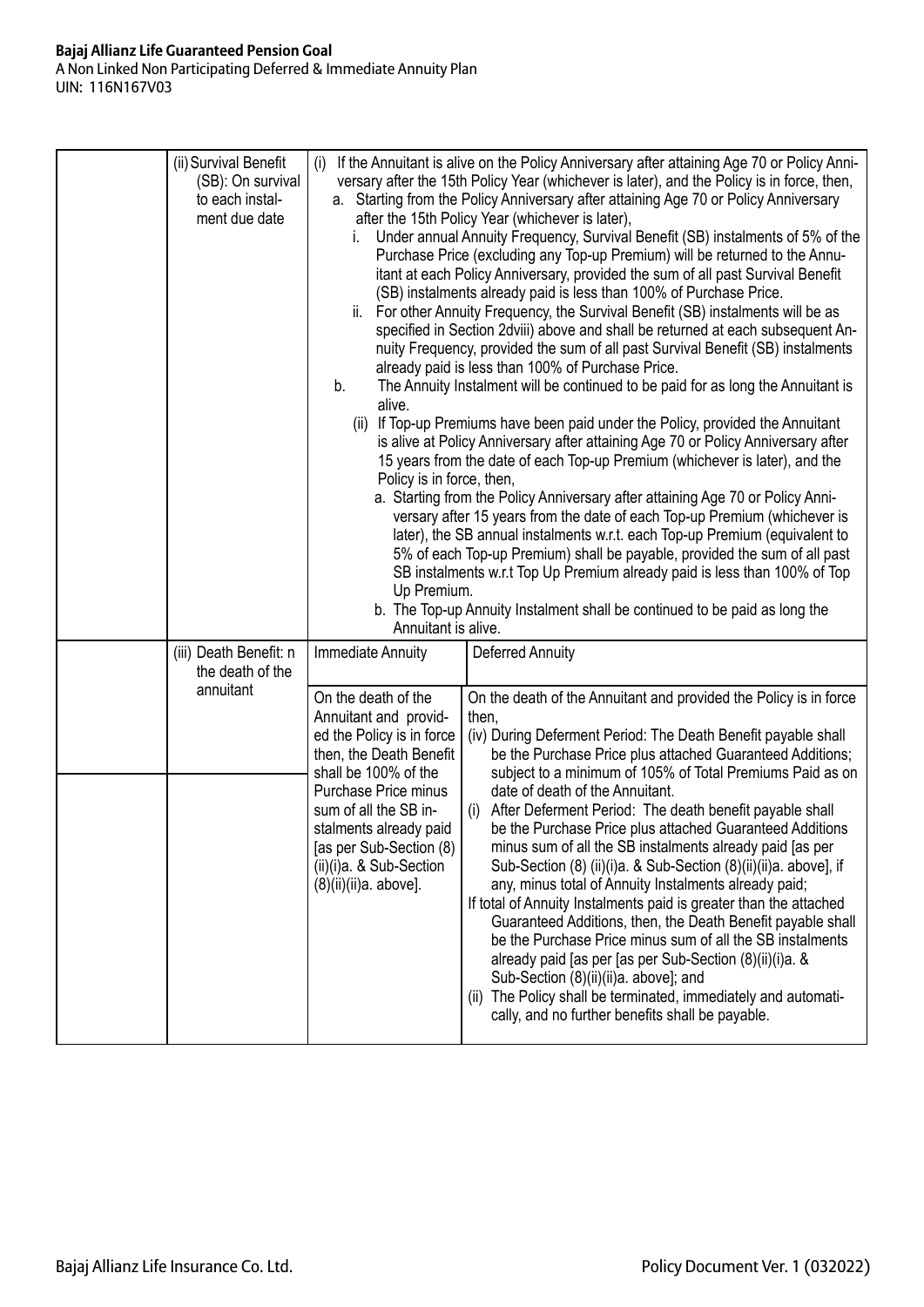| (9) Option I:<br><b>Family Pension</b> | (iv) Annuity Benefit:<br>On each annuity<br>instalment date   | If any one of the Annuitant is alive on each Annuity Instalment date specified in the Sched-<br>ule, and provided the Policy is in force then, the Annuity Instalment shall be paid to the<br>Annuitant.<br>The Annuity Instalments will be payable to the Annuitant, the Spouse, the mother of the<br>Annuitant and the father of the Annuitant, in the order specified in Section 2d) ix) above.<br>At any time, only one of these will be the Annuitant in the Policy.<br>(i)<br>Provided the product is available for sale with the Company at that time:<br>(ii)<br>On the death of the Annuitant, the Spouse (if alive then) will be become the Annuitant.<br>a.<br>On the death of the Spouse, the mother of the Annuitant (if alive then) will be become<br>b.<br>the Annuitant using the Purchase Price as the Single Premium.<br>On the death of the mother, the father of the Annuitant (if alive then) will be become the<br>C.<br>Annuitant using the Purchase Price as the Single Premium.<br>(iii) Subject to Sub-Section ii) above, the Annuity Instalment that will be payable to each<br>Annuitant will be based on the Age of the Annuitant (as on the date they are made the<br>Annuitant), the prevailing annuity rate under the option (as on the date they are made<br>the Annuitant), the Purchase Price (which is the Death Benefit w.r.t. the previous Annui-<br>tant) and the Annuity Frequency. |
|----------------------------------------|---------------------------------------------------------------|-----------------------------------------------------------------------------------------------------------------------------------------------------------------------------------------------------------------------------------------------------------------------------------------------------------------------------------------------------------------------------------------------------------------------------------------------------------------------------------------------------------------------------------------------------------------------------------------------------------------------------------------------------------------------------------------------------------------------------------------------------------------------------------------------------------------------------------------------------------------------------------------------------------------------------------------------------------------------------------------------------------------------------------------------------------------------------------------------------------------------------------------------------------------------------------------------------------------------------------------------------------------------------------------------------------------------------------------------------------------------------------------------------------------------------|
|                                        | (ii) Survival Benefit<br>(SB):                                | Not available                                                                                                                                                                                                                                                                                                                                                                                                                                                                                                                                                                                                                                                                                                                                                                                                                                                                                                                                                                                                                                                                                                                                                                                                                                                                                                                                                                                                               |
|                                        | (iii) Death Benefit:<br>On the death of the<br>last annuitant | Provided that the Policy is in force, on the death of the Last Survivor [out of the Annuitants<br>mentioned in Sub-Section ii) above], the Death Benefit payable shall be 100% of the<br>Purchase Price.                                                                                                                                                                                                                                                                                                                                                                                                                                                                                                                                                                                                                                                                                                                                                                                                                                                                                                                                                                                                                                                                                                                                                                                                                    |

The Company shall be liable to pay the above benefits to the Annuitant/Claimant, subject to Section 16) and Section 17) below.

- i) The first Annuity Instalment will be due for payment on the due date as specified in the Schedule.
- ii) Annuitant has to produce an Existence Certificate, as per Section 27) below.
- iii) The Annuity Instalment is payable throughout the Annuity Payout Period.
- iv) Any unpaid Annuity Instalments due prior to date of death of the Annuitant shall be paid to the Claimant.
- v) Any Annuity Instalment which fell due after the date of death of the Annuitant and was paid by the Company to the Claimant will be recovered from the Death Benefit payable, if any.
- b) Guaranteed Addition (GA) [Applicable only in a Deferred Annuity Policy] During the Deferment Period in the Policy, Guaranteed Additions shall be attached to the Policy periodically.
- i) At the end of each month, GA will be attached to the Policy.
- ii) The amount of GA will be equivalent to (1) Yearly Annuity Instalment/12, (2) Half-yealy Annuity Instalment/6, (3) Quarterly Annuity Instalment/3 or (4) Annuity Instalment, depending, respectively, on the (1) Yearly, (2) Half-yealy, (3) Quarterly or (4) Monthly Annuity Frequency under the Policy.
- iii) The GAs will also be available w.r.t. each Top-up Premium paid, as per the details mentioned in Sub-Section(i) & Sub-Section (ii) above.
- iv) The attached GAs will be part of the Death Benefit payable, as per the Death Benefit details under Section 4a) above.
- v) GAs will not be attached to a lapsed or Paid-up Policy, as per Section 6 below.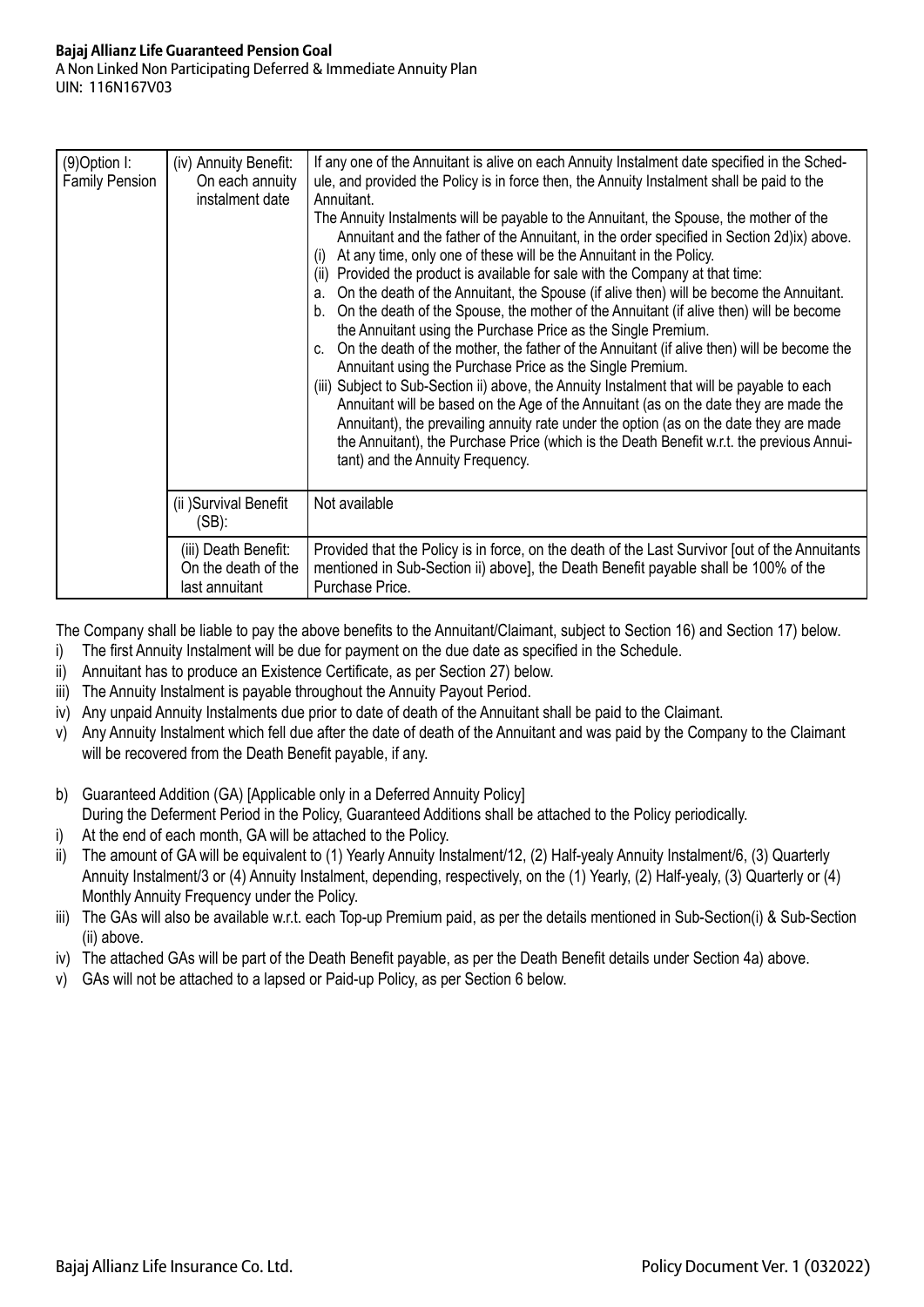A Non Linked Non Participating Deferred & Immediate Annuity Plan UIN: 116N167V03

# Part D

5) Free Look Period

 Within fifteen (15) days of the receipt of this Policy and thirty (30) days in case of electronic Policy and Policy obtained through distance mode, the Policyholder/Annuitant has the option to review the terms and conditions of the Policy and if the Policyholder/Annuitant disagrees to any of the terms & conditions, he has an option to return the Policy stating the reasons for his objections. The Purchase Price (excluding applicable taxes) paid less the Annuity Instalment paid less the expense incurred in stamp duty charges will be made available to the Policyholder.

This shall also comply with any relevant IRDAI regulation (as it exists from time to time) in this regard.

 If this Policy is purchased as QROPS through transfer of UK tax relieved assets, the proceeds from cancellation shall only be transferred back to the fund house from where the Purchase Price was received, based on the rules defined by HMRC from time to time.

In the case of an NPS subscriber and such other purchases, the proceeds from cancellation shall only be transferred back to the fund house from where the Purchase Price was received, based on the NPS guidelines and such other, existing from time to time.

- 6) Non-payment of Premium, Paid up benefits (Applicable only w.r.t. Regular Premium Policy)
- a) If Regular Premiums are discontinued and Regular Premiums have not been paid for at least two (2) full Policy Years, the Policy will be converted to a lapsed Policy at the end of the Grace Period, and no benefit shall be payable.
- b) If Regular Premiums have been paid for at least two (2) full Policy Years and subsequent Regular Premiums are not received, then, the Policy will be converted to a paid-up Policy at the end of the Grace Period.
- i) The Annuity Instalment under the Policy will be converted to a Paid-up Annuity Instalment.
- (1) If the Paid-up Annuity Instalment calculated (along with any Top-up Annuity Instalment) is less than the then-prevailing minimum modal Annuity Instalment under the product, the Surrender Value will be paid as a lump-sum, at the end of the Revival Period; and the Policy will be terminated, immediately and automatically.
- ii) Guaranteed Additions (GAs) will not be added into the Policy from the date of first unpaid Regular Premium. The Policy will continue with the already attached GAs.
- The Death Benefit shall be the Total Premiums Paid plus the attached GAs, [both, till the date of first unpaid Regular Premium] less the sum of all Paid-up Annuity Instalments paid, if any. If the total of Paid-up Annuity Instalments paid is greater than or equal to the attached Guaranteed Additions, then, the Death Benefit payable shall be the Total Premiums

**Paid.** 

- iv) If any Top-up Premium has been paid under the Policy, the benefits w.r.t. the Top-up Premium remain unchanged.
- v) The total Annuity Instalments payable under the Policy will be Paid-up Annuity Instalment plus all Top-up Annuity Instalment.
- c) The Policyholder will have the option to revive a lapsed/paidup Policy, as per the terms in Section 7) below.

# 7) Revival

A Policy which has lapsed/Paid-up as per Section 6) above, may be revived, subject to the following conditions:

- a) A written application for revival is received from the Policyholder by the Company within the Revival Period, and before the end of the Deferment Period.
- b) The arrears of Regular Premium together with interest, at such rate as the Company may decide from time to time along with applicable taxes are paid. The current applicable revival interest is 9.0% p.a. compounded half- yearly.
- c) The Policyholder, at his own expense, furnishes evidence of continuity of insurability.
- d) The revival will only be effective when the Company has specifically communicated the same in writing to the Policyholder.
- e) On revival, the Annuity Benefit, Survival Benefit (SB) and Death Benefit, as applicable, under the Policy which prevailed before the date of latest lapse/Paid-up will be reinstated.
- f) Any Guaranteed Addition due-but-unattached will be attached to the Policy.

Note: The revival interest rate will be benchmarked to the G-Sec based on the information from Financial Benchmark India Private Ltd (FBIL). It will be equal to [10-year G-Sec yield PLUS 2%] rounded-up to the next full interest rate. The revival interest rate will be reviewed on an annual basis. Any change in bases used for determination of applicable interest rate will be subject to prior approval of IRDAI.

- 8) Surrender Value: Applicable only under Annuity Options B, F, G, H & I during the Annuity Pay-out Period (for a Immediate or Deferred Annuity Policy) and all Annuity Options during Deferment Period (under a Deferred Annuity Policy)
- a) The Policyholder/Annuitant will have the option to surrender his Policy after it has acquired Surrender Value. The Surrender Value will be acquired in accordance with the following terms:
- i) Any time after the payment of the Single Premium, in an Immediate Annuity Policy or in a Single Premium Deferred Annuity Policy
- ii) After receipt of two (2) full Policy Years' Regular Premiums in a Regular Premium Deferred Annuity Policy.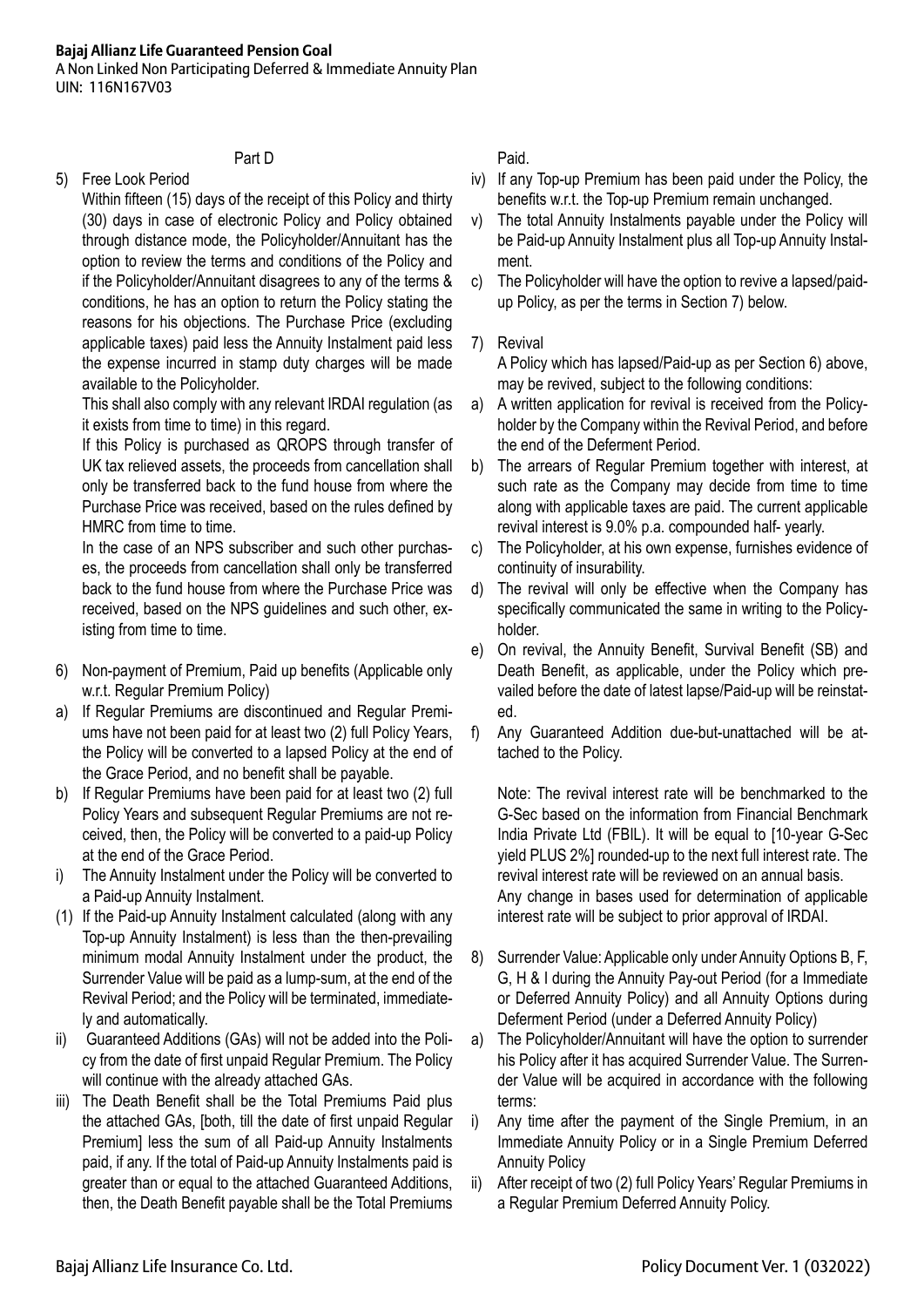A Non Linked Non Participating Deferred & Immediate Annuity Plan UIN: 116N167V03

- iii) Any time after the payment of a Top-up Premium.
- b) For an Immediate Annuity Policy, the Surrender Value will be the Special Surrender Value (SSV) as per Sub-Section d)iii) below.
- c) For a Deferred Annuity Policy,
- i) Surrender during the Deferment Period: The Surrender Value will be the higher of the Guaranteed Surrender Value (GSV) or the Special Surrender Value (SSV).
- ii) Surrender after the Deferment Period: GSV will not be available. The Surrender Value will be the SSV, as per Sub-Section e)ii) below.
- d) Immediate/Deferred Annuity Policy with Single Premium:
- i) For a Deferred Annuity Policy, during the Deferment Period, the GSV will be a proportion of the Purchase Price. The proportions are as given in the table below.

| Duration of      | Within 3rd Policy | From 4th Policy  |
|------------------|-------------------|------------------|
| surrender of the | Year or 3 Policy  | Year or 4 Policy |
| Single Premium/  | Years from the    | Years from the   |
| Top-up Premium   | date of Top Up    | date of Top Up   |
|                  | Premium           | Premium          |
| Proportion (%)   | 75%               | 90%              |

- ii) The duration will be measured from the date of Single Premium and from the date of each Top-up Premium, independently.
- iii) The SSV will be present value (PV) of the expected outstanding Annuity Benefits & any Survival Benefit (SB).
- The discount rate used to arrive at the PV will be at the rate of the prevailing 30-year G-Sec yield plus 2% p.a., as on the date of surrender. The Company reserves the right to revise the benchmark yield and the spread, subject to the approval of IRDAI.
- e) Deferred Annuity Policy with Regular Premium:
- i) During the Deferment Period, the GSV will be a proportion of the Total Regular Premiums Paid plus the proportion of the Top-up Premiums paid. The GSV shall not be available after the Deferment Period.
- (1) The proportions of the Total Regular Premiums Paid are as given in the table below.

| <b>PPT</b> | Policy Year |     |     |     |     |     |     |     |     |
|------------|-------------|-----|-----|-----|-----|-----|-----|-----|-----|
|            | 2           | 3   | 4   | 5   | 6   |     | 8   | 9   | 10  |
| 5          | 30%         | 70% | 90% | 90% |     |     |     |     |     |
| 6          | 30%         | 65% | 80% | 90% | 90% |     |     |     |     |
| 7          | 30%         | 60% | 70% | 80% | 90% | 90% |     |     |     |
| 8          | 30%         | 50% | 60% | 70% | 80% | 90% | 90% |     |     |
| 9          | 30%         | 40% | 50% | 60% | 70% | 80% | 90% | 90% |     |
| 10         | 30%         | 35% | 50% | 50% | 60% | 70% | 80% | 90% | 90% |

(2) The proportions of the Top-up Premiums paid are as given in the table below. The duration will be measured from the date of each Top-up Premium.

| Duration of sur-<br>render of the Top | Within 3 years<br>from the date of | From 4th year<br>from the date of |
|---------------------------------------|------------------------------------|-----------------------------------|
| Up Premium                            | Top Up premium                     | Top Up premium                    |
| Proportion (%)                        | 75%                                | 90%                               |

- ii) During the Deferment Period and the Annuity Period, the SSV will be present value (PV) of the expected outstanding Paid-up Annuity Benefits plus present value (PV) of the expected outstanding Annuity Benefits and Survival benefits (SBs) w.r.t. Top-up Premiums. The discount rate used to arrive at the PV will be at the rate of the prevailing 30-year G-Sec yield plus 2% p.a., as on the date of surrender. The Company reserves the right to revise the benchmark yield and the spread, subject to the approval of IRDAI.
- The Top-up Premium/s alone cannot be surrendered.
- g) If the Policy is purchased as QROPS through transfer of UK tax relieved assets, access to benefits from Policy proceeds would be restricted till the Annuitant attains Age 55 years (or as amended from time to time). In the event of applicable tax charge arising as a result of an overseas transfer (HMRC - policy paper – The overseas transfer charge – guidance, published 8th March 2017, as amended from time to time) for which the Company may become liable, the Company shall deduct an amount only to the extent of the applicable tax charge from the policy value and remit the same to HMRC. The Surrender Value will be made available to the fund house from which the Purchase Price was received, based on the rules defined by HMRC from time to time.
- h) In the case of an NPS subscriber and such other purchases, the Surrender Value will be made available to the fund house from which the Purchase Price was received, based on the NPS guidelines existing from time to time.
- 9) Eligibility

 Every Annuitant shall become entitled to the benefits under this Policy from the Date of Commencement of Risk and as per the Policy terms & conditions. Any variations in the Policy terms & conditions effected hereunder, shall be given effect only by endorsements and by a signature of a duly authorized officer of the Company.

10) Flexibilities

Option to pay Top-up Premiums: The Policyholder/Annuitant will have the option to pay Top-up Premiums (which will be treated as a Single Premium) at any time after Policy Commencement Date.

a) The payment can be during the Deferment Period or during the Annuity Period.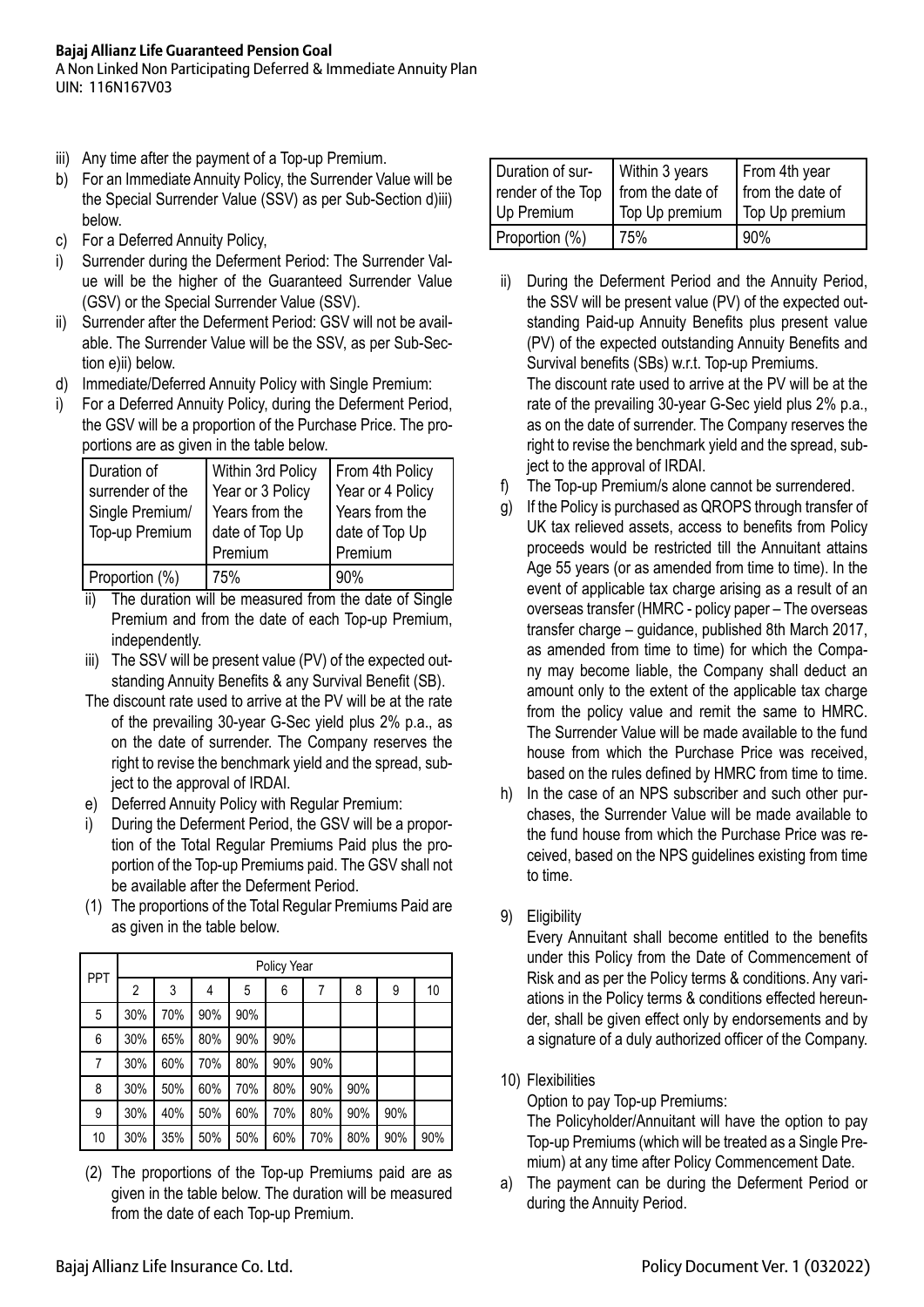A Non Linked Non Participating Deferred & Immediate Annuity Plan UIN: 116N167V03

- b) This will be subject to the product criteria prevailing then with respect to minimum & maximum Age at entry, minimum & maximum Deferment Period, minimum & maximum Premium, etc.
- c) The Annuity Option for the Top-up Premium will be same as that prevailing under the Policy.
- i) If the payment is in a Deferred Annuity Policy during the Annuity Period or in an Immediate Annuity, then, the annuity rate used to calculate the Top-up Annuity Instalment will be that of a corresponding Immediate Annuity Option.
- ii) If the payment is in a Deferred Annuity Policy and during the Deferment Period, then, the annuity rate used to calculate the Top-up Annuity Instalment will be that of a corresponding Single Premium Deferred Annuity Option.
- iii) The Annuity Instalment will be based on the annuity rate prevailing at the time of payment of Top-up Premium (under the Annuity Option)
- iv) The Annuity Benefit and the Death Benefit will be assessed from the date of payment of (each) Top-up Premium.
- v) The due date/s of Survival Benefit/s (SB/s) under Annuity Option G & H will be assessed from the date of payment of (each) Top-up Premium.

Option to change the Annuity Frequency:

- The Policyholder/Annuitant will have the option to change the Annuity Frequency under the Policy, at any Policy Anniversary. The Annuity Instalment will be based on the Annuity Frequency chosen.
- 11) Policy Loan

No loan is available under this Policy.

Part E

CHARGES, FUND OPTIONS, PORTFOLIO STRATEGIES, Etc

## Not Applicable

## Part F

# General Conditions

12) Suicide Exclusions

- Under a Deferred Annuity Policy during the Deferment Period,
- a) If the death of the Annuitant or the death of the Last Survivor is due to suicide within 12 months from the Date of Commencement of Risk or the date of latest revival of the Policy, whichever is later, the higher of 80% of the Total Premiums Paid (including any Top-up Premium) or the Surrender Value as on the date of death will be paid as the Death Benefit, provided the Policy is in force.
- b) There are no exclusions other than suicide clause.

Under a Deferred Annuity Policy during the Annuity Period or under an Immediate Annuity Policy, suicide clause or any other exclusion is not applicable.

13) Age Proof

a) The Annuity Instalment payable under the Policy is calculated on the basis of the Annuitant's Age as declared in the Proposal Form. If the Age has not been admitted by the Company, the Policyholder shall furnish such proof of Age as is acceptable to the Company and have the Age admitted.

- b) If the Age so admitted (the "correct Age") is found to be different from the Age declared in the Proposal Form, then, without prejudice to the Company's other rights and remedies including those under the Insurance Act 1938 as amended from time to time, the following actions shall be taken:
- i) If the correct Age is such as would have made the Annuitant uninsurable under this Policy, this plan shall stand altered to such annuity plan as is generally granted by the Company for the Annuitant's correct Age, which will be subject to the terms and conditions as are applicable to that plan.
- ii) If it is not possible to grant any other annuity plan, the Policy shall stand terminated with immediate effect by the Company and the Purchase Price shall be refunded subject to the deduction of Annuity Instalments already paid and expenses incurred by the Company.
- iii) If the Annuitant's correct Age is lower than the Age declared in the Proposal Form, the Annuity Instalment payable under the Policy shall be altered corresponding to the correct Age of the Annuitant from the next Annuity due date and the total of the difference between the original Annuity Instalment and the corrected Annuity Instalment from the Date of Commencement of Annuity up to the date of such alteration, with interest (as decided by the Company), shall be collected from the Annuitant or would be adjusted from the next corrected Annuity Instalment.
- iv) If the Annuitant's correct Age is higher than the Age declared in the Proposal Form, the Annuity Instalment payable under the Policy shall be altered corresponding to the correct Age of the Annuitant from the next due date of Annuity Instalment. However, the Company shall not make any payment on the difference in Annuity Instalment paid so far including any interest thereof.
- 14) Assignment

Assignment should be in accordance with provisions of section 38 of the Insurance Act 1938 as amended from time to time. [A Leaflet containing the simplified version of the provisions of section 38 is enclosed in Annexure – AA for reference]

15) Nomination

Bajaj Allianz Life Insurance Co. Ltd. Policy Document Ver. 1 (032022)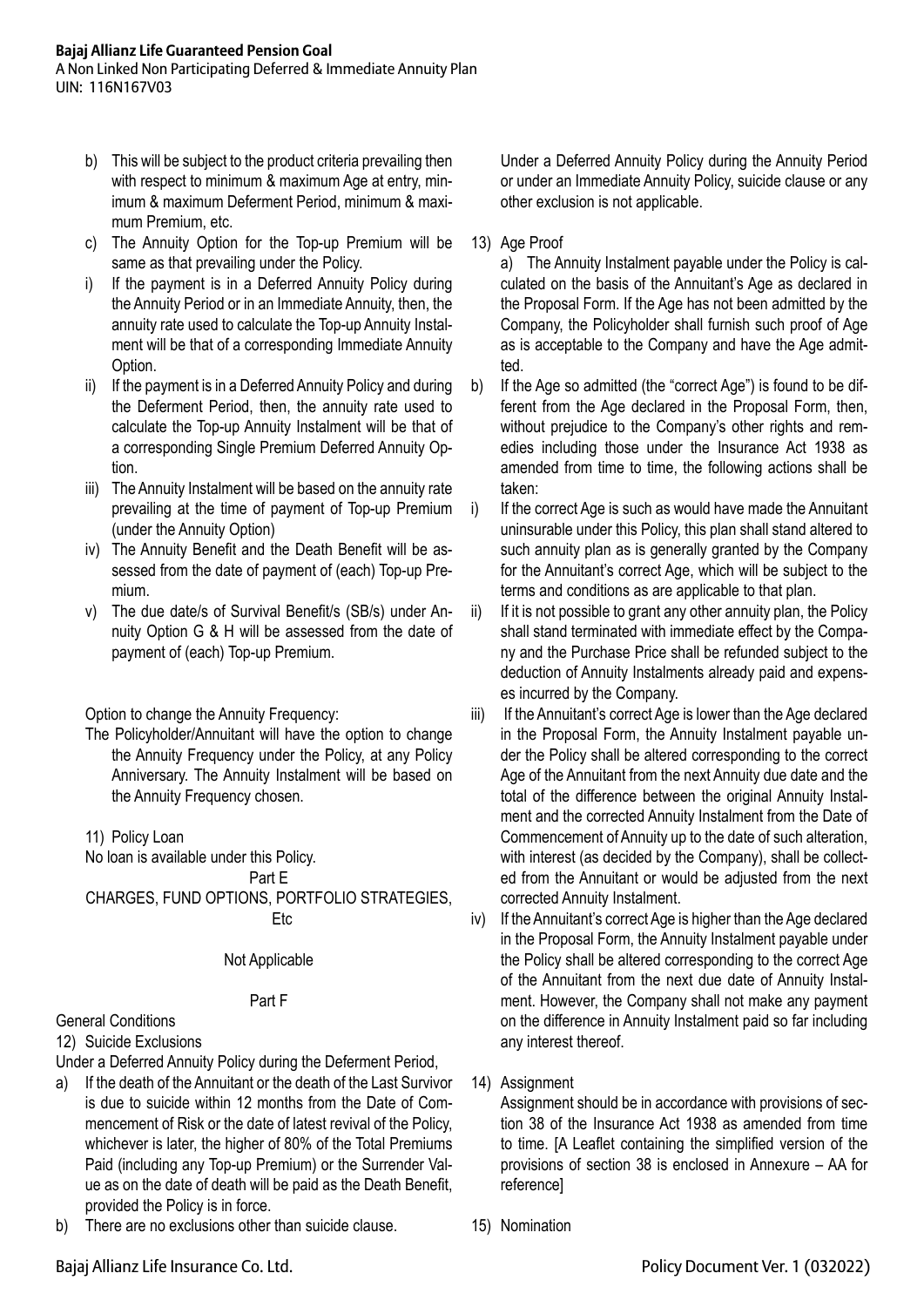A Non Linked Non Participating Deferred & Immediate Annuity Plan UIN: 116N167V03

Nomination should be in accordance with provisions of section 39 of the Insurance Act 1938 as amended from time to time. [A Leaflet containing the simplified version of the provisions of section 39 is enclosed in Annexure – BB for reference]

16) Termination Conditions

a) This risk cover of the Annuitant or the Spouse (in case of a Joint Life Policy) shall, immediately and automatically, terminate on the earliest occurrence of any of the following events:

- i) On the date of death of the Annuitant or on the date of death of the Last Survivor, whichever is later, as applicable,
- ii) On the lapsation of the Policy, as per Section 6a) above
- b) This Policy shall, immediately and automatically, terminate on the earliest occurrence of any of the following events:
- i) On Free Look Cancellation, as per Section 5) above.
- ii) On payment of the Death Benefit,
- iii) On complete surrender of the Policy and on payment of the Surrender Value.
- iv) On the expiry of the Revival Period for a lapsed Policy [as per Section 7) above].
- v) On refund of eligible Premiums/Surrender Value under suicide clause as per Section 12) above on suicide of the Annuitant/Spouse (in a Joint Life Policy).
- 17) Fraud and Misstatement

Fraud and, Misstatement would be dealt with in accordance with provisions of section 45 of the Insurance Act 1938 as amended from time to time. [A Leaflet containing the simplified version of the provisions of section 45 is enclosed in Annexure – CC for reference]

18) Notice

Any notice, direction or instruction under this Policy which may be in writing or in any kind of electronic/digital format and if it is to:

- a. If the notice is to the Policyholder or the Annuitant:
- i) Shall be sent either by hand, post, courier, facsimile, Short Messaging Service (SMS), Voice call, e-mail or through any other digital/electronic media to the Policyholder or Annuitant to the address or communication/correspondence details specified by the Policyholder in the Proposal Form or as per subsequent most recent change of address and/or communication/ correspondence details intimation submitted by the policyholder to the Company.
- ii) The Company shall not be responsible for any consequences arising out of non-intimation of change of the Policyholder's address and/or communication/correspondence details. In case the notice comes back to the Company undelivered to the Policyholder due to any reason, there shall be no obligation upon the Company to make any attempt again towards dispatch of the notice which was returned undeliv-

ered.

b. If the notice is to the Company, then it shall be submitted by hand, post, facsimile or e-mail to: Bajaj Allianz Life Insurance Company, GE Plaza, Airport Road, Yerawada, Pune - 411006 Toll Free No. 1800225858

Email: life@bajajallianz.co.in

# 19) Electronic Transactions

 Subject to Section 10 above, the Policyholder agrees to adhere to and comply with all such terms and conditions as the Company may prescribe from time to time with regard to all transactions and hereby agrees and confirms that all transactions (other than those requiring a written notice or communication under this Policy) effected by or through facilities for conducting remote transactions including the Internet, World Wide Web, electronic data interchange, call centres, tele-service operations (whether voice, video, data or combination thereof) or by means of electronic, computer, automated machines network or through other means of telecommunication, established by or on behalf of the Company, for and in respect of the Policy or its terms, or the Company's other products and services, shall constitute legally binding and valid transactions when done in adherence to and in compliance with the laws of the land and with the Company's terms and conditions for such facilities, as may be prescribed from time to time.

# 20) Currency

All amounts payable either to or by the Company shall be payable in India and in Indian Currency.

21) Modifications

This Policy Document constitutes the complete contract of insurance. This Policy Document cannot be changed or varied except by an endorsement to the Policy, in writing and signed by an officer of the Company authorized for the purpose.

22) Payment of Death claim

The Company shall be under no obligation to make any payment under Section 4) above unless and until the Company has received from the Policyholder (or the Nominee, or legal heirs, and at no expense to the Company) any information and documentation it requests, including but not limited to:

- i) Written notice as soon as possible and in any event within 180 days of the death of the Annuitant, and the circumstances resulting to the death of the Annuitant.
- ii) The Claimant's proof of entitlement to receive payment under the Policy.
- iii) Original Policy Document.
- iv) Original death certificate of the deceased Annuitant issued by a competent authority.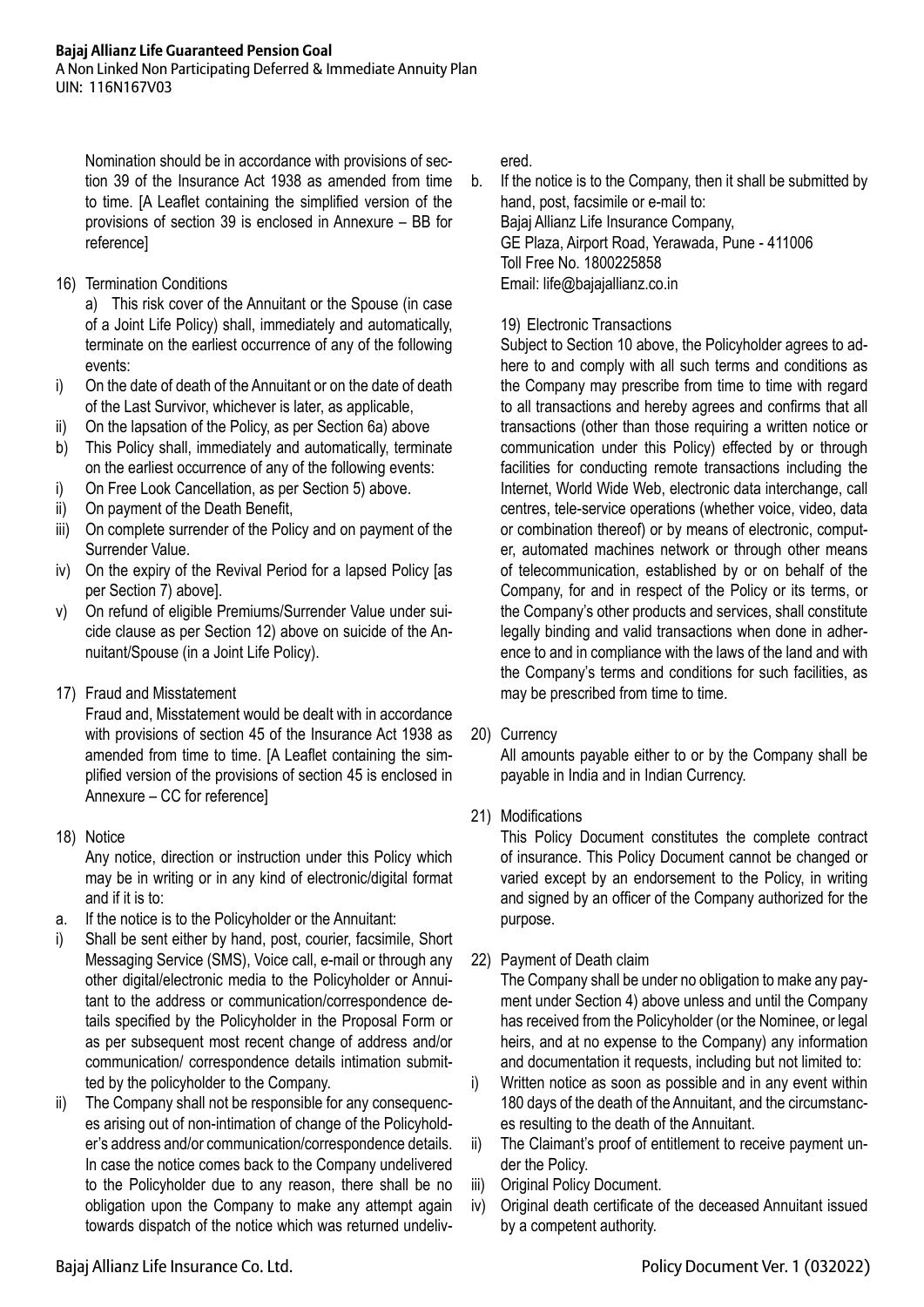A Non Linked Non Participating Deferred & Immediate Annuity Plan UIN: 116N167V03

- v) Any other document as asked for by the Company depending on the facts and circumstances of each case.
- vi) Without prejudice to the right of the Company to require for any of the documents as mentioned herein above to examine the admissibility of claim for the Death Benefit under the Policy of insurance, the Company may, consider claims where the Claimant is unable to submit required documents.

The Company shall be under no obligation to make any payment w.r.t Survival Benefit (SB) unless and until the Company has received from the Claimant any information and documentation it requests, including but not limited to:

- a) The Claimant's proof of entitlement to receive payment under the Policy.
- b) Original Policy Document.
- c) Any other document as asked for by the Company depending on the facts and circumstances of each case.
- d) Without prejudice to the right of the Company to insist for any of the documents as mentioned herein above to examine the admissibility of claim for the benefits under the Policy, the Company may consider claims where the Claimant is unable to submit required documents
- 23) Loss of Policy Document
- (a) If the Policy Document is lost or destroyed, then subject to Sub–Section (c) below, at the request of the Policyholder, the Company, if satisfied that the Policy Document has been lost or destroyed, will issue a copy of the Policy Document duly endorsed to show that it is issued following the loss or destruction of the original Policy Document. A fee of Rs. 100 shall be collected for issuance of copy of policy document.
- (b) Upon the issue of a copy of the Policy Document, the original Policy Document will cease to have any legal effect.
- (c) The Company reserves the right to make such investigations into and call for such evidence of the loss or destruction of the Policy Document at the expense of the Policyholder, as it considers necessary before issuing a copy of the Policy Document.
- a) It is hereby understood and agreed that the Policyholder will protect the Company and hold the Company harmless from and against any claims, costs, expenses, awards or judgments arising out of or howsoever connected with the original Policy Document or arising out of the issuance of a copy of the Policy Document.
- 24) Governing Law

Any and all disputes arising out of and under this Policy shall be governed by and determined in accordance with Indian law and by the Indian Courts.

## 25) Taxation

Payment of taxes, including service tax & cess, as applicable, shall be the responsibility of the Policyholder. The Poli-

cyholder agrees to pay and allows the Company to deduct/ charge from any of the benefits payable under this Policy, a sum on account of any tax or other payment which are applicable or may be imposed by any legislation, order, regulation or otherwise, upon the Company, Policyholder or any other beneficiary

- 26) Production of Existence Certificate
- a) It shall be the responsibility of the Annuitant to produce the existence certificate as per the Company policy at his expense.
- b) Failing Sub-Section a) above, the Annuity Instalment due from the next Policy Anniversary may be withheld till date of production of existence certificate. The Company shall not under any circumstances pay any interest for any delay in payment of Annuity Instalment on account of non-receipt of existence certificate by the Company.
- c) The Company is not obliged to send reminders to Policyholder to provide existence certificate of the Annuitant.

## Part G

# 27) Grievance Redressal

In case you have any query or compliant/grievance, you may contact the Grievance Officer of any nearest Customer Care Center at Branch Office of the Company during the Company's office hours from 9 am to 6 pm. Alternatively, you may communicate with the Company:

By post at: Customer Care Desk,

Bajaj Allianz Life Insurance Company Ltd.,

 Bajaj Allianz House, Airport Road, Yerawada, Pune - 411006

 By Phone at: Toll Free No. 1800 209 7272 | By Fax at: 020- 6602-6789

By Email: customercare@bajajallianz.co.in

 In case you are not satisfied with the resolution provided to you by the above office, or have not received any response within 15 days, or you have any suggestion in respect of this Policy or on the functioning of the office, you may contact the following official for resolution:

 Grievance Redressal Officer,

 Bajaj Allianz House, 5th floor, Airport Road Yerawada, Pune, District – Pune, Maharashtra -411006 Tel. No: 1800- 209- 7272 | Fax: (+91 20) 40111502 Email ID: gro@bajajallianz.co.in

 If Policyholder is not satisfied with the response or does not receive a response from the Company within fifteen (15) days, he may approach the IRDAI Grievance Cell Centre (IGCC) on the following contact details:

 By Phone: TOLL FREE NO: 155255

By Email: complaints@irdai.gov.in

By post at: Consumer Affairs Department Insurance Regu-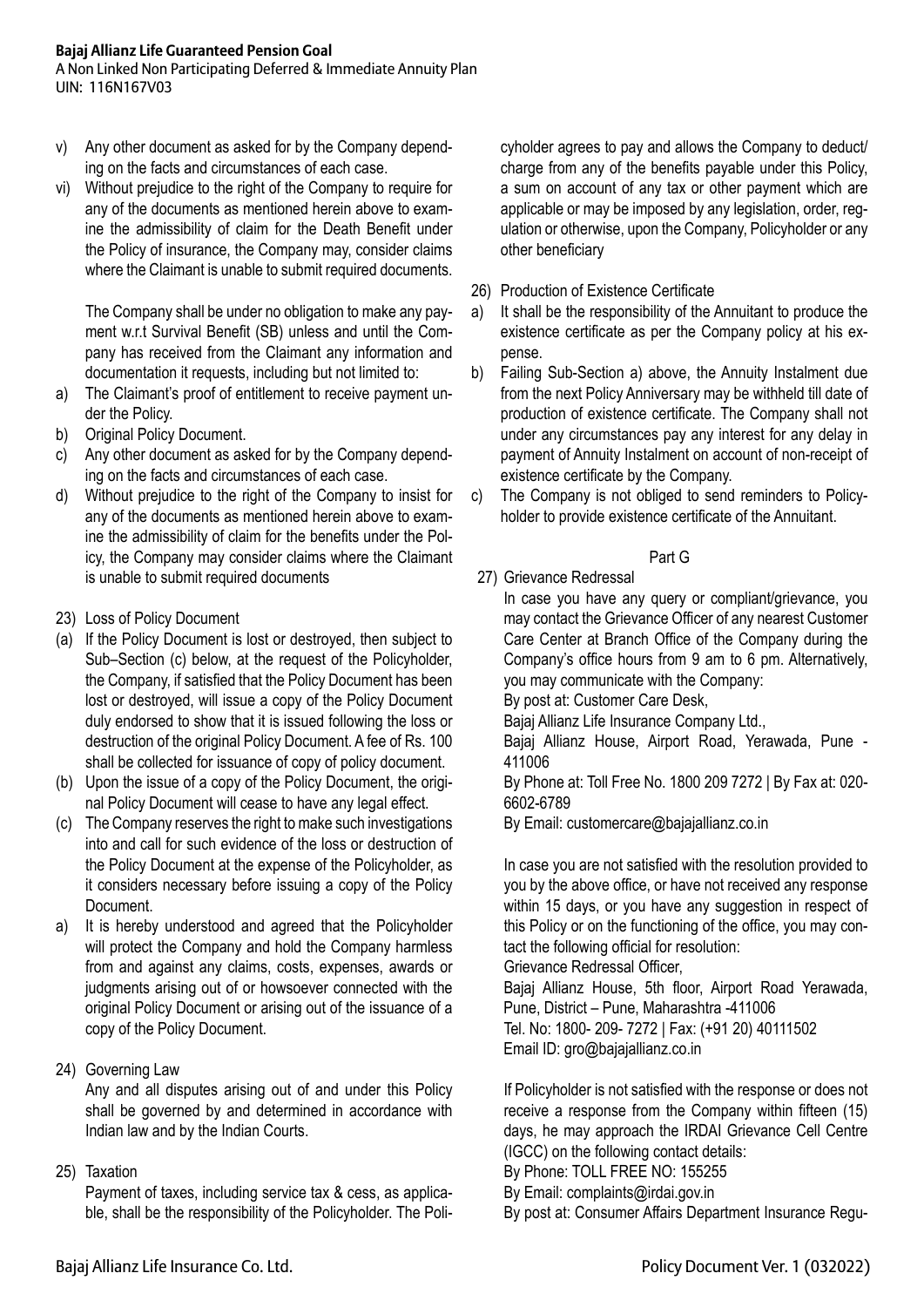A Non Linked Non Participating Deferred & Immediate Annuity Plan UIN: 116N167V03

latory and

Development Authority of India

 Sy. No. 115/1, Financial District, Nanakramguda, Gachibowli, Hyderabad – 500 032

 By Fax at: +91- 11 – 2374 7650

The Policyholder can also register his complaint online at https://www.igms.irda.gov.in/

- 28) Ombudsman
- a) In case you are not satisfied with the decision/resolution of the Company, you may approach the Insurance Ombudsman if your grievance pertains to any of the following:
- i) Delay in settlement of claim
- ii) Any partial or total repudiation of claims
- iii) Disputes over premium paid or payable in terms of insurance policy
- iv) Misrepresentation of policy terms and conditions
- v) Legal construction of insurance policies in so far as the dispute relates to claim
- vi) Policy servicing related grievances against insurers and their agents and intermediaries
- vii) Issuance of Life insurance policy, which is not in conformity with the proposal form submitted by the proposer
- viii) Non-issuance of insurance policy after receipt of premium Any other matter resulting from the violation of provisions of the Insurance Act, 1938 or the regulations, circulars, guidelines or instructions issued by the IRDAI from time to time or the terms and conditions of the Policy, in so far as they relate to issues mentioned at Sub-Section (i) to (vi) above.
- b) The address of the Insurance Ombudsman is provided in Address & Contact Details of Ombudsmen Centers attached herewith. For the latest list of insurance ombudsman, please refer to the IRDAI website at https://www.irdai. gov.in/

Please refer to the Ombudsman website at http://cioins. co.in/ombudsman.html

- c) The complaint should be made in writing and duly signed by the complainant or by his legal heirs nominee or assignee with full details of the complaint with supporting documents, name and address of the complainant, and the name of the branch or office of the insurer against whom the complaint is made
- d) Also please note that as per provision 14(3) of the Insurance Ombudsman Rules, 2017, the complaint to the Ombudsman can be made
- i) Only if the grievance has been rejected by the grievance redressal mechanism of the Company or no reply is received within a period of one month from the date of receipt of the grievance by the insurer or the Complainant is not satisfied with the response of the insurer.
- The complaint should be filed within a period of one year from the date of receipt of order of rejection or decision by the Company or expiry of one month from the date of sending the written representation to insurer.

Where the subject matter of complaint should not be such where proceedings are pending before or disposed of by any court or consumer forum or arbitrator.

THIS IS AN IMPORTANT DOCUMENT AND SHOULD BE PRESERVED SAFELY. PLEASE CHECK THE POLICY DOCU-MENT UPON RECEIPT, AND IF ANY MISTAKE OR ERROR IS FOUND, THE SAME BE INFORMED IMMEDIATELY TO BAJAJ ALLIANZ LIFE INSURANCE COMPANY LIMITED

Bajaj Allianz Life Insurance Co. Ltd. Policy Document Ver. 1 (032022)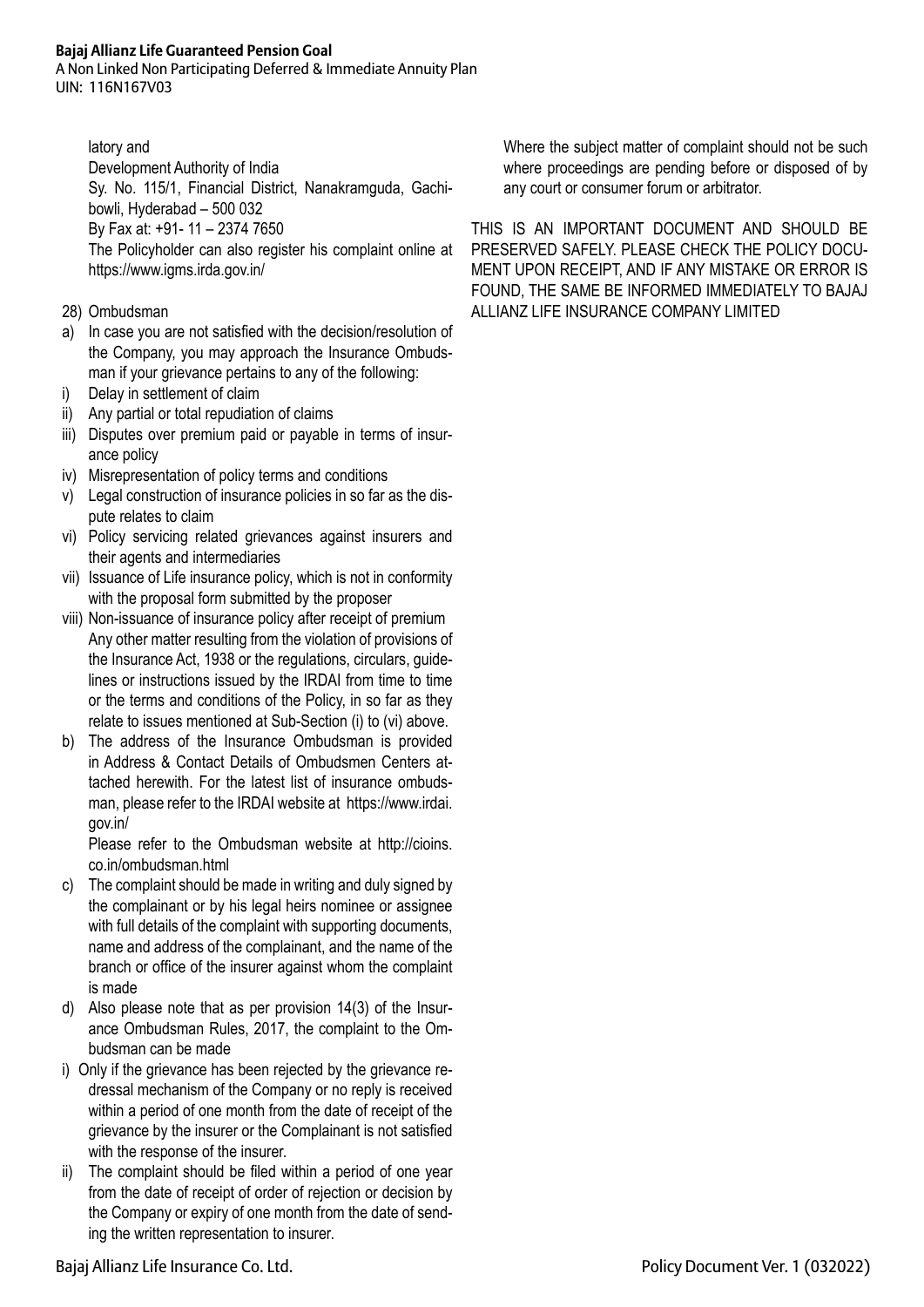#### **Bajaj Allianz Life Guaranteed Pension Goal** A Non Linked Non Participating Deferred & Immediate Annuity Plan UIN: 116N167V03

In case you have any grievance, you may approach the Company Grievance Cell. In case you are not satisfied with the decision/resolution of the Company or if your complaint is not<br>resolved/ not satisfied/not responded for 3

| AHMEDABAD                | Insurance Ombudsman, Office of the Insurance Ombudsman, Jeevan Prakash Building,<br>6th floor, Tilak Marg, Relief Road, Ahmedabad - 380 001. Tel.: 079 - 25501201/02/05/06<br>Email: bimalokpal.ahmedabad@cioins.co.in                                                | Gujarat, Dadra & Nagar Haveli, Daman and Diu.                                                                                                                                                                                                                                                                                                                                                                                                                                                  |
|--------------------------|-----------------------------------------------------------------------------------------------------------------------------------------------------------------------------------------------------------------------------------------------------------------------|------------------------------------------------------------------------------------------------------------------------------------------------------------------------------------------------------------------------------------------------------------------------------------------------------------------------------------------------------------------------------------------------------------------------------------------------------------------------------------------------|
| <b>BENGALURU</b>         | Insurance Ombudsman, Office of the Insurance Ombudsman, Jeevan Soudha Building,<br>PID No. 57-27-N-19, Ground Floor, 19/19, 24th Main Road, JP Nagar, 1st Phase,<br>Bengaluru - 560 078. Tel.: 080 - 26652048 / 26652049 Email: bimalokpal.bengaluru@<br>cioins.co.in | Karnataka.                                                                                                                                                                                                                                                                                                                                                                                                                                                                                     |
| <b>BHOPAL</b>            | Insurance Ombudsman, Office of the Insurance Ombudsman, Janak Vihar Complex, 2nd<br>Floor, 6, Malviya Nagar, Opp. Airtel Office, Near New Market, Bhopal - 462 003. Tel.:<br>0755 - 2769201 / 2769202 / Fax: 0755 - 2769203 Email: bimalokpal.bhopal@cioins.co.in     | Madhya Pradesh & Chhattisgarh                                                                                                                                                                                                                                                                                                                                                                                                                                                                  |
| BHUBANESH-<br><b>WAR</b> | Insurance Ombudsman, Office of the Insurance Ombudsman, 62, Forest Park,<br>BHUBANESHWAR-751 009. Tel.:- 0674-2596461 / 455 Fax: 0674 - 2596429 Email<br>bimalokpal.bhubaneswar@cioins.co.in                                                                          | Orissa                                                                                                                                                                                                                                                                                                                                                                                                                                                                                         |
| CHANDIGARH               | Insurance Ombudsman, Office of the Insurance Ombudsman, S.C.O. No.101-103, 2nd<br>Floor, Batra Building. Sector 17-D, CHANDIGARH-160 017. Tel.:- 0172-2706196 /468 /<br>Fax: 0172-2708274 Email bimalokpal.chandigarh@cioins.co.in                                    | Punjab, Haryana, (excluding 4 districts viz Gurugram, Farid-<br>abad, Sonepat and Bahadurgarh), Himachal Pradesh, Jammu &<br>Kashmir, Chandigarh                                                                                                                                                                                                                                                                                                                                               |
| <b>CHENNAI</b>           | Insurance Ombudsman, Office of the Insurance Ombudsman, Fathima Akhtar Court, 4th<br>Floor, 453 (old 312), Anna Salai, Teynampet, CHENNAI-600 018.<br>Tel.:- 044-24333668 /5284 /Fax: 044-24333664 Email bimalokpal.chennai@cioins.co.in                              | Tamil Nadu, Pondicherry Town and Karaikal (which are part of<br>Pondicherry)                                                                                                                                                                                                                                                                                                                                                                                                                   |
| <b>NEW DELHI</b>         | Insurance Ombudsman, Office of the Insurance Ombudsman, 2/2 A, Universal Insurance<br>Bldg., Asaf Ali Road, NEW DELHI-110 002. Tel.:- 011-23239633 / 23237532 / Fax: 011-<br>23230858 Email bimalokpal.delhi@cioins.co.in                                             | Delhi, 4 Districts of Haryana viz. Gurugram, Faridabad, Sonepat<br>and Bahadurgarh                                                                                                                                                                                                                                                                                                                                                                                                             |
| <b>GUWAHATI</b>          | Insurance Ombudsman, Office of the Insurance Ombudsman, "Jeevan Nivesh", 5th Floor,<br>Near Panbazar Overbridge, S.S. Road, GUWAHATI-781 001 (ASSAM).<br>Tel.:- 0361-2132204/5 / Fax: 0361-2732937 Email bimalokpal.guwahati@cioins.co.in                             | Assam, Meghalaya, Manipur, Mizoram, Arunachal Pradesh,<br>Nagaland and Tripura                                                                                                                                                                                                                                                                                                                                                                                                                 |
| <b>HYDERABAD</b>         | Insurance Ombudsman, Office of the Insurance Ombudsman, 6-2-46, 1st Floor, Moin<br>Court, A.C. Guards, Lakdi-Ka-Pool, HYDERABAD-500 004. Tel: 040-65504123/<br>23312122 / Fax: 040-23376599 Email bimalokpal.hyderabad@cioins.co.in                                   | Andhra Pradesh, Telangana, Yanam - and a part of the Territory<br>of Pondicherry                                                                                                                                                                                                                                                                                                                                                                                                               |
| <b>JAIPUR</b>            | Insurance Ombudsman, Office of the Insurance Ombudsman, Jeevan Nidhi - Il Bldg., Gr.<br>Floor, Bhawani Singh Marg, Jaipur - 302 005. Tel.: 0141 - 2740363<br>Email: bimalokpal.jaipur@cioins.co.in                                                                    | Rajasthan                                                                                                                                                                                                                                                                                                                                                                                                                                                                                      |
| KOCHI                    | Insurance Ombudsman, Office of the Insurance Ombudsman, 2nd Floor, CC 27/2603,<br>Pulinat Bldg., Opp. Cochin Shipyard, M.G. Road, ERNAKULAM-682 015.<br>Tel: 0484-2358759 / 2359338 / Fax: 0484-2359336 Email bimalokpal.ernakulam@<br>cioins.co.in                   | Kerala, Lakshadweep, Mahe - a part of UT of Pondicherry                                                                                                                                                                                                                                                                                                                                                                                                                                        |
| <b>KOLKATA</b>           | Office of the Insurance Ombudsman, 4th Floor, Hindusthan Bldg. Annexe, 4, C.R.<br>Avenue, Kolkatta - 700 072. Tel: 033 22124339/(40) / Fax: 033 22124341 Email:<br>bimalokpal.kolkata@cioins.co.in                                                                    | West Bengal, Andaman & Nicobar Islands, Sikkim                                                                                                                                                                                                                                                                                                                                                                                                                                                 |
| <b>LUCKNOW</b>           | Insurance Ombudsman, Office of the Insurance Ombudsman, Jeevan Bhawan,<br>Phase-2, 6th Floor, Nawal Kishore Road, Hazaratganj, LUCKNOW-226 001. Tel: 0522<br>-2231331/30 / Fax: 0522-2231310 Email bimalokpal.lucknow@cioins.co.in                                    | Districts of Uttar Pradesh: Laitpur, Jhansi, Mahoba, Hamirpur,<br>Banda, Chitrakoot, Allahabad, Mirzapur, Sonbhabdra, Fatehpur,<br>Pratapgarh, Jaunpur, Varanasi, Gazipur, Jalaun, Kanpur,<br>Lucknow, Unnao, Sitapur, Lakhimpur, Bahraich, Barabanki,<br>Raebareli, Sravasti, Gonda, Faizabad, Amethi, Kaushambi,<br>Balrampur, Basti, Ambedkarnagar, Sultanpur, Maharajgang,<br>Santkabirnagar, Azamgarh, Kushinagar, Gorkhpur, Deoria, Mau,<br>Ghazipur, Chandauli, Ballia, Sidharathnagar. |
| <b>MUMBAI</b>            | Insurance Ombudsman, Office of the Insurance Ombudsman, 3rd Floor, Jeevan Seva<br>Annexe, S.V. Road, Santacruz(W), MUMBAI-400 054. Tel: 022 - 26106552 /(960)/ Fax:<br>022-26106052 Email bimalokpal.mumbai@cioins.co.in                                              | Goa, Mumbai Metropolitan Region excluding Navi Mumbai &<br>Thane                                                                                                                                                                                                                                                                                                                                                                                                                               |
| <b>NOIDA</b>             | Office of the Insurance Ombudsman, Bhagwan Sahai Palace ,4th Floor, Main Road,<br>Naya Bans, Sector 15, G.B. Nagar, Noida. Tel.: 0120-2514250/52/53 Email: bimalokpal.<br>noida@cioins.co.in                                                                          | State of Uttaranchal and the following Districts of Uttar Pradesh:<br>Agra, Aligarh, Bagpat, Bareilly, Bijnor, Budaun, Bulandshehar,<br>Etah, Kanooj, Mainpuri, Mathura, Meerut, Moradabad, Muzaf-<br>farnagar, Oraiyya, Pilibhit, Etawah, Farrukhabad, Firozbad,<br>Gautambodhanagar, Ghaziabad, Hardoi, Shahjahanpur, Hapur,<br>Shamli, Rampur, Kashqanj, Sambhal, Amroha, Hathras, Kanshi-<br>ramnagar, Saharanpur                                                                          |
| <b>PATNA</b>             | Office of the Insurance Ombudsman, 1st Floor, Kalpana Arcade Building, Bazar Samiti<br>Road, Bahadurpur, Patna 800 006. Tel.: 0612-2680952 Email: bimalokpal.patna@cioins.<br>co.in                                                                                   | Bihar, Jharkhand                                                                                                                                                                                                                                                                                                                                                                                                                                                                               |
| <b>PUNE</b>              | Office of the Insurance Ombudsman, Jeevan Darshan Bldg., 3rd Floor, C.T.S. No.s. 195<br>to 198, N.C. Kelkar Road, Narayan Peth, Pune - 411 030. Tel.: 020 - 41312555 Email:<br>bimalokpal.pune@cioins.co.in                                                           | Maharashtra, Area of Navi Mumbai and Thane excluding Mum-<br>bai Metropolitan Region                                                                                                                                                                                                                                                                                                                                                                                                           |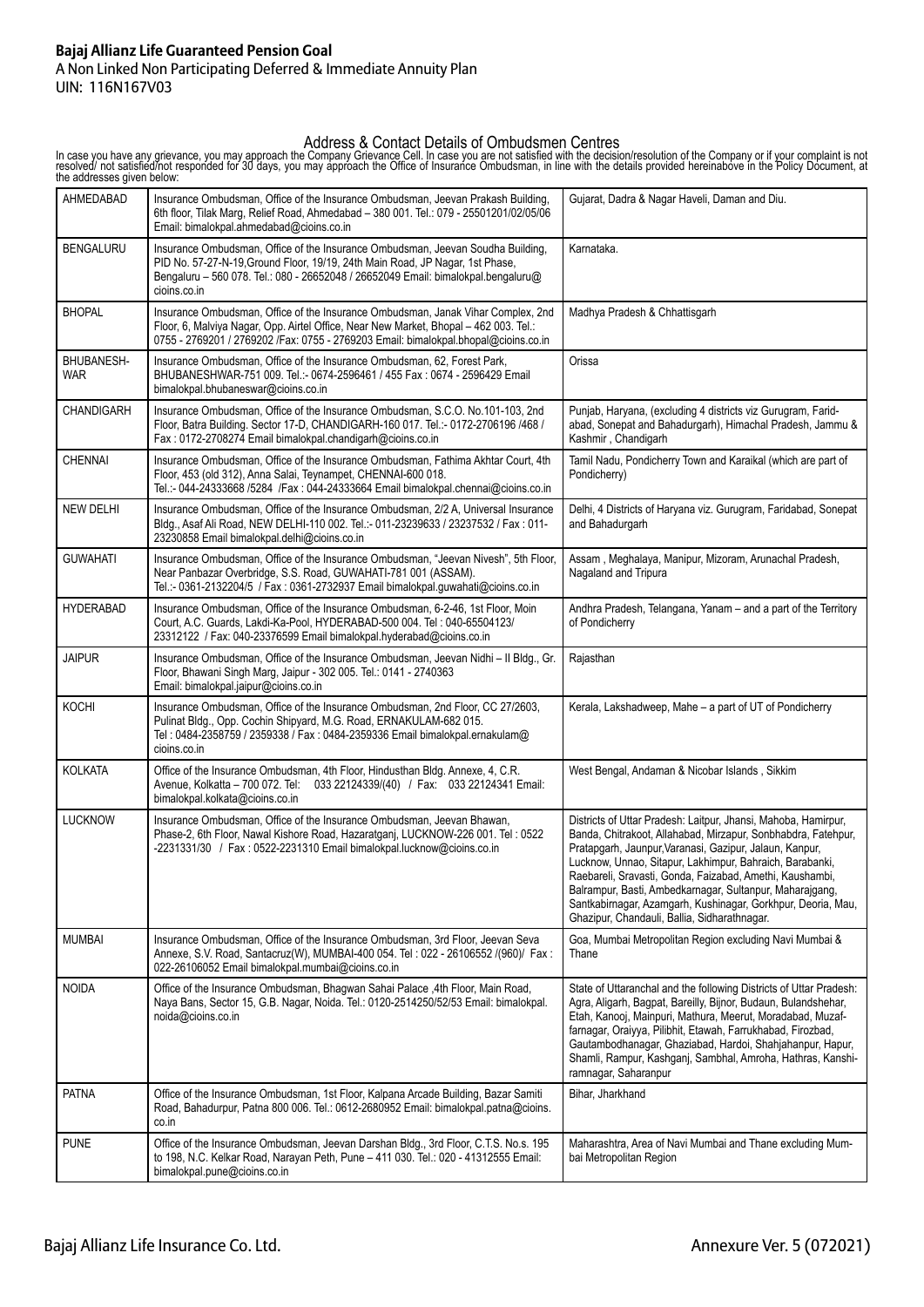A Non Linked Non Participating Deferred & Immediate Annuity Plan UIN: 116N167V03

## Annexure AA

## Section 38 of Insurance Act, 1938 – Assignment and Transfer of Insurance Policies

Assignment or transfer of a Policy should be in accordance with section 38 of the Insurance Act, 1938, as amended by Insurance Law (Amendment) Act, 2015. The extant provisions in this regard are as follows:

- 1. This Policy may be transferred / assigned, wholly or in part, with or without consideration.
- 2. An assignment may be effected in a Policy by an endorsement upon the Policy itself or by a separate instrument under notice to the Company.
- 3. The instrument of assignment should indicate the fact of transfer or assignment and the reasons for the assignment or transfer, antecedents of the assignee and terms on which assignment is made.
- 4. The assignment must be signed by the transferor or assignor or duly authorized Agent and attested by at least one witness.
- 5. The transfer of assignment shall not be operative as against the Company until a notice in writing of the transfer or assignment and either the said endorsement or instrument itself or copy there of certified to be correct by both transferor and transferee or their duly authorized Agents have been delivered to the Company.
- 6. Fee to be paid for assignment or transfer can be specified by the IRDAI through Regulations.
- 7. On receipt of notice with fee, the insurer should Grant a written acknowledgement of receipt of notice. Such notice shall be conclusive evidence against the Company of duly receiving the notice.
- 8. If the Company maintains one or more places of business, such notices shall be delivered only at the place where the Policy is being serviced.
- 9. The Company may accept or decline to act upon any transfer or assignment or endorsement, if it has sufficient reasons to believe that it is (a) not bona-fide or (b) not in the interest of the Policyholder / Life Assured or (c) not in public interest or (d) is for the purpose of trading of the Policy.
- 10. Before refusing to act upon endorsement, the Company should record the reasons in writing and communicate the same in writing to Policyholder within 30 days from the date of Policyholder giving a notice of transfer or assignment.
- 11. In case of refusal to act upon the endorsement by the Company, any person aggrieved by the refusal may prefer a claim to IRDAI within 30 days of receipt of the refusal letter from the Company.
- 12. The priority of claims of persons interested in the Policy would depend on the date on which the notices of assignment or transfer is delivered to the Company; where there are more than one instruments of transfer or assignment, the priority will depend on dates of delivery of such notices. Any dispute in this regard as to priority should be referred to IRDAI.
- 13. Every assignment or transfer shall be deemed to be absolute assignment or transfer and the assignee or transferee shall be deemed to be absolute assignee or transferee, except
- a. where assignment or transfer is subject to terms and conditions of transfer or assignment OR
- b. where the transfer or assignment is made upon condition that
- i. the proceeds under the Policy shall become payable to Policyholder or Nominee(s) in the event of assignee or transferee dying before the Life Assured OR
- ii. the Life Assured surviving the Policy Term Such conditional assignee will not be entitled to obtain a loan on Policy or surrender the Policy. This provision will prevail notwithstanding any law or custom having force of law which is contrary to the above position.
- 14. In other cases, the Company shall, subject to terms and conditions of assignment, recognize the transferee or assignee named in the notice as the absolute transferee or assignee and such person
- a. shall be subject to all liabilities and equities to which the transferor or assignor was subject to at the date of transfer or assignment and
- b. may institute any proceedings in relation to the Policy
- c. obtain loan under the Policy or surrender the Policy without obtaining the consent of the transferor or assignor or making him a party to the proceedings
- 15. Any rights and remedies of an assignee or transferee of the Policy under an assignment or transfer effected before commencement of the Insurance Law (Amendment) Act, 2015 shall not be affected by this section.

## *[Disclaimer: This is not a comprehensive list of amendments of Insurance Law (Amendment) Act, 2015 and only a simplified version prepared for general information. Policy Holders are advised to refer to Original Insurance Law (Amendment) Act, 2015 for complete and accurate details. ]*

## Annexure BB

Section 39 of the Insurance Act, 1938 – Nomination by Policyholder

Nomination of a life insurance Policy is as below in accordance with Section 39 of the Insurance Act, 1938 as amended by Insurance Law (Amendment) Act, 2015. The extant provisions in this regard are as follows:

- 1. The Policyholder of a life insurance Policy on his own life may nominate a person or persons to whom money secured by the Policy shall be paid in the event of his death.
- 2. Where the Nominee is a minor, the Policyholder may appoint any person to receive the money secured by the Policy in the event of Policyholder's death during the minority of the Nominee. The manner of appointment to be laid down by the Company.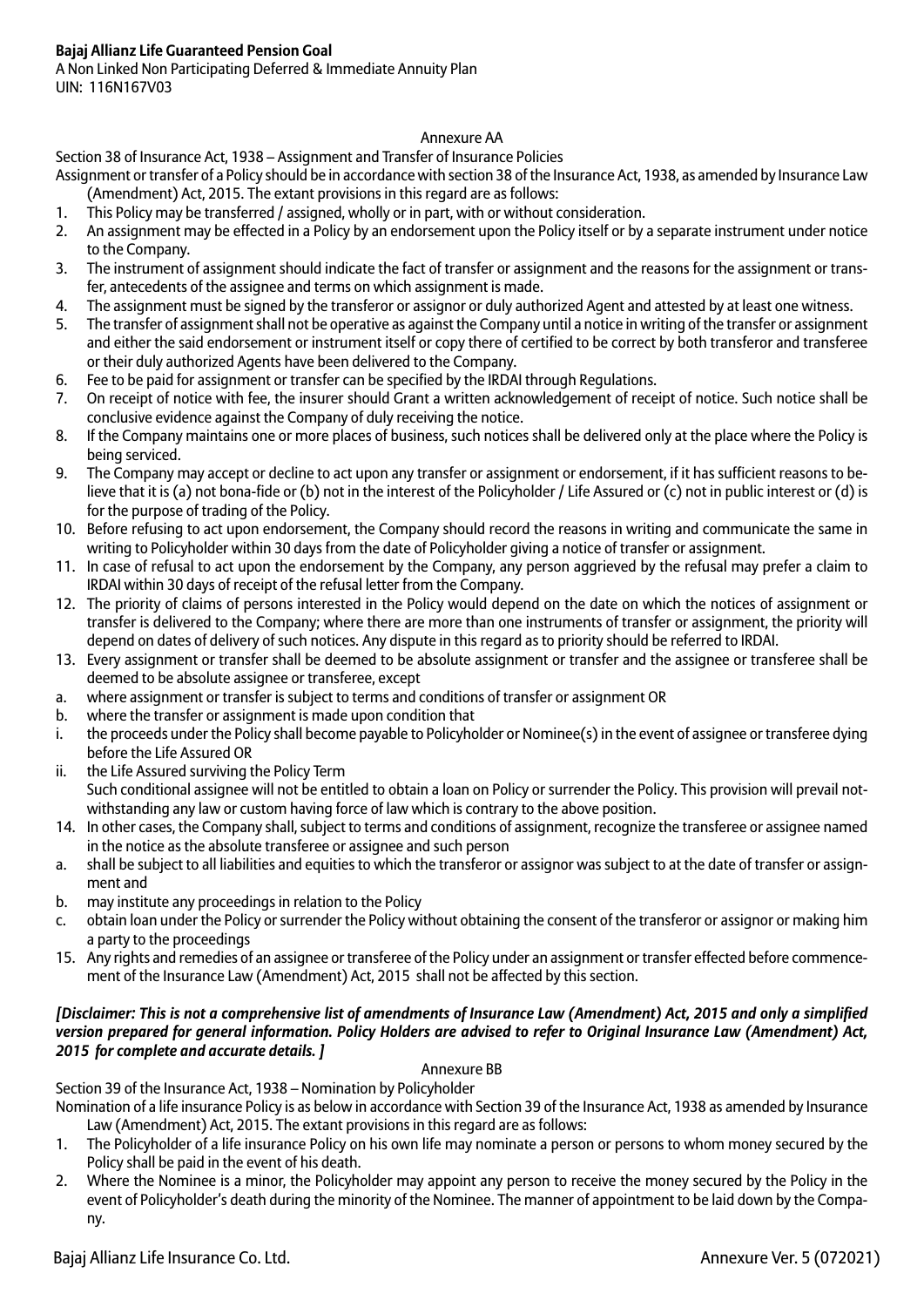A Non Linked Non Participating Deferred & Immediate Annuity Plan UIN: 116N167V03

- 3. Nomination can be made at any time before the maturity of the Policy.
- 4. 4. Nomination may be incorporated in the text of the Policy itself or may be endorsed on the Policy communicated to the Company and can be registered by the Company in the records relating to the Policy.
- 5. 5. Nomination can be cancelled or changed at any time before Policy matures, by an endorsement or a further endorsement or a will as the case may be.
- 6. 6. A notice in writing of change or cancellation of nomination must be delivered to the Company for the Company to be liable to such Nominee. Otherwise, Company will not be liable if a bona-fide payment is made to the person named in the text of the Policy or in the registered records of the Company.
- 7. Fee to be paid to the Company for registering change or cancellation of a nomination can be specified by the IRDAI through Regulations.
- 8. On receipt of notice with fee, the Company should grant a written acknowledgement to the Policyholder of having registered a nomination or cancellation or change thereof.
- 9. A transfer or assignment made in accordance with section 38 of Insurance Act, 1938, shall automatically cancel the nomination except in case of assignment to the Company or other transferee or assignee for purpose of loan or against security or its reassignment after repayment. In such case, the nomination will not get cancelled to the extent of Company's or transferee's or assignee's interest in the Policy. The nomination will get revived on repayment of the loan.
- 10. The right of any creditor to be paid out of the proceeds of any Policy of life insurance shall not be affected by the nomination.
- 11. In case of nomination by Policyholder whose life is insured, if the Nominees die before the Policyholder, the proceeds are payable to Policyholder or his heirs or legal representatives or holder of succession certificate.
- 12. In case Nominee(s) survive the person, whose life is insured, the amount secured by the Policy shall be paid to such survivor(s).
- 13. Where the Policyholder whose life is insured nominates his/her (a) parents or (b) Spouse or (c) children or (d) Spouse and children or (e) any of them The Nominees are beneficially entitled to the amount payable by the Company to the Policyholder unless it is proved that Pol-

icyholder could not have conferred such beneficial title on the Nominee having regard to the nature of his title.

- 14. If Nominee(s) die after the Policyholder but before his share of the amount secured under the Policy is paid, the share of the expired Nominee(s) shall be payable to the heirs or legal representative of the Nominee(s) or holder of succession certificate of such Nominee(s).
- 15. The provisions of sub-section 7 and 8 (13 and 14 above) shall apply to all life insurance Policies maturing for payment after the commencement of Insurance Law (Amendment) Act, 2015.
- 16. If Policyholder dies after maturity but the proceeds and benefit of the Policy has not been paid to him because of his death, his Nominee(s) shall be entitled to the proceeds and benefit of the Policy.
- 17. The provisions of section 39 of the Insurance Act, 1938, are not applicable to any life insurance Policy to which section 6 of Married Women's Property Act, 1874, applies or has at any time applied except where before or after Insurance Law (Amendment) Act, 2015, a nomination is made in favour of Spouse or children or Spouse and children whether or not on the face of the Policy it is mentioned that it is made under section 39 of the Insurance Act, 1938. Where nomination is intended to be made to Spouse or children or Spouse and children under section 6 of MWP Act, it should be specifically mentioned on the Policy. In such a case only, the provisions of section 39 of Insurance Act, 1938, will not apply.

## *[Disclaimer: This is not a comprehensive list of amendments of Insurance Law (Amendment) Act, 2015 and only a simplified version prepared for general information. Policy Holders are advised to refer to Original Insurance Law (Amendment) Act, 2015 for complete and accurate details.]*

## Annexure CC

Section 45 – Policy shall not be called in question on the ground of mis-statement after three years

Provisions regarding Policy not being called into question in terms of section 45 of the Insurance Act, 1938, as amended by Insurance Law (Amendment) Act, 2015 are as follows:

- 1. No Policy of life insurance shall be called in question on any ground whatsoever after expiry of three (3) years from (a) the Policy Commencement Date or (b) the Date of Commencement of Risk or (c) the date of latest revival of the Policy or (d) the Date of Commencement of Rider; whichever is later.
- 2. On the ground of fraud, a Policy of life insurance may be called in question within three (3) years from (a) the Policy Commencement Date or (b) the Date of Commencement of Risk or (c) the date of latest revival of the Policy or (d) the Date of Commencement of Rider; whichever is later.
- 3. For this, the Company should communicate in writing to the Company or legal representative or Nominee or assignees of Policyholder, as applicable, mentioning the ground and materials on which such decision is based.
- 4. Fraud means any of the following acts committed by Life Assured or Policyholder or by his Agent, with the intent to deceive the Company or to induce the Company to issue the life insurance Policy:
- a. The suggestion, as a fact of that which is not true and which the Company does not believe to be true;